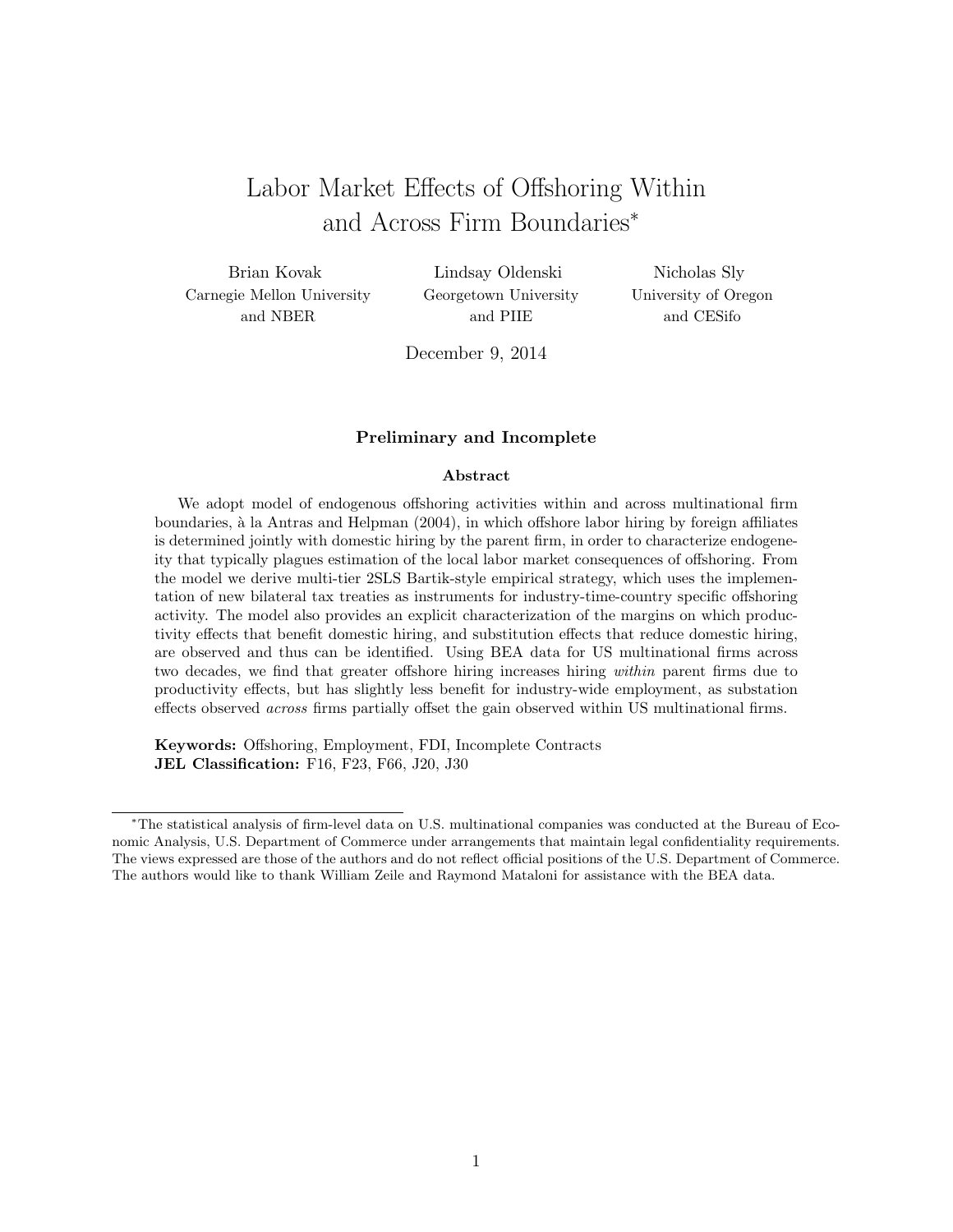## **1 Introduction**

The consequences that the movement of US firms abroad has for US workers perennially receives attention from policy makers, popular media, and academic researchers. Yet, the selection of multinational enterprises (MNEs) into specific offshoring activities makes the identification of the causal impact of offshoring for workers difficult. Identifying the labor market consequences of offshoring is further complicated by the fact that the term 'offshoring' encompasses several different types of foreign activities that take place both within and outside the boundaries of US multinational firms. At best this fact makes typical estimates of the impact of offshoring difficult to interpret, but more importantly, it is extremely difficult to find valid instruments for loosely defined 'offshoring activities' so that estimates are likely to be biased.

We use a model of MNE's endogenous global sourcing strategies from Antras and Helpman (2004) to derive an empirical strategy that estimates the effect of falling offshoring costs on employment both within MNEs, and across all domestic and multinational firms operating in an industry. Incorporating the endogenous decision of firms to offshore production within an affiliate or to an arms-length supplier allows us to explicitly characterize the margins on which opposing gross effects of offshoring impact local hiring. One one hand, a reduction in offshoring costs benefits existing MNEs that source complementary inputs from offshore facilities, so that within the boundaries of these firms we expect to see local employment respond positively to offshore hiring. This effect is similar to the well-known *productivity effect* of offshoring put forth in Grossman and Rossi-Hansberg (2008). On the other hand, a reduction in offshoring costs may lead more firms to reorganize their global production strategies and begin to substitute foreign workers for those that had previously been hired locally. Looking across firms boundaries, such *substitution effects* have detrimental consequences for local employment. Recognizing that the positive productivity effects of offshoring activity are realized within the boundaries of existing MNEs, while potential negative effects occur across firms that alter their organizational structure, allows us to separately identify the margins on which offshoring impacts domestic employment, and quantitatively assess their respective magnitudes.

The empirical component of our analysis introduces a novel instrument for changes in offshoring activity, namely a bilateral tax treaty (BTT). The implementation of a new BTT can lead to a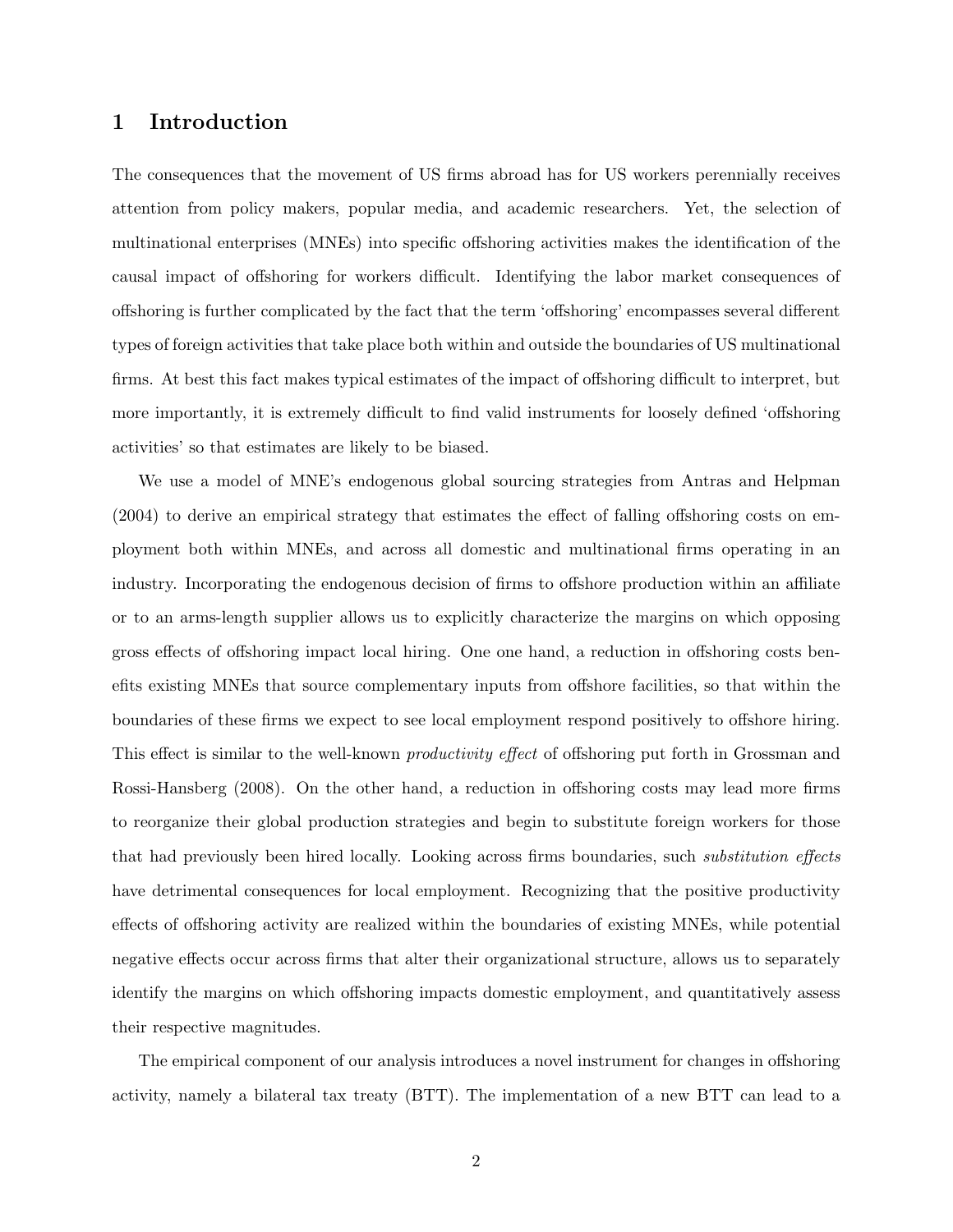substantial reduction in offshoring costs for MNEs by reducing the effective tax rate for intra-firm transactions. From an empirical standpoint, the BTT is ideal for our purposes for several reasons. First, as shown by Blonigen, Oldenski, and Sly (2014) (BOS, henceforth) the institutional requirements in enforcing BTTs and differences in the physical requirements of the production processes across industries result in the effects of these agreements varying substantially across different sectors. Second, the date at which new treaties are signed and put into effect varies across countries.<sup>1</sup> Finally, BTTs reduce offshoring costs only for one type of offshoring - owning and operating a foreign affiliate. The reduction in effective tax rates following a BTT is realized via a reduction in the incidence of double taxation on related party transactions. Thus, the implementation of a new BTT yields a shock to offshoring costs that varies by time, by country, by industry, and by firm organization structure. To our knowledge, ours is the first study to use a plausibly exogenous source of variation in global policy to instrument for changes in offshoring activity to estimate the employment effects of offshoring.

Exploiting the variation in offshoring activity resulting from BTTs, we then use firm-level data from the US Bureau of Economic Analysis (BEA) on US multinationals to estimate the effects of offshoring on within-firm employment and wage outcomes across two decades. Finally, we incorporate information from the Current Population Survey (CPS) and use a two-sample IV strategy to estimate the labor market effects of offshoring across firms operating within the same industry. The information in the CPS also allows us to perform a Bartik-style analysis of the effects of offshoring on local labor markets at the MSA level, using each market's initial industry concentration of employment levels.

In line with our predictions we find that, within MNEs, an increase in foreign affiliate hiring due to exogenous reductions in offshoring costs increases hiring by the parent company in the US. Our estimates suggest that a 10% increase in hiring within an offshore affiliate tends to raise hiring in the US by 1.3%. The model predicts a specific pattern of heterogeneity across industries in the relationship between local and offshore hiring. Within industries that exhibit a high elasticity of substitution across the the varieties produced by different firms, the additional rents generated from a reduction in offshoring costs are relatively smaller. As a result we expect relatively

<sup>&</sup>lt;sup>1</sup>Moreover, the implementation of a BTT requires that both countries sign an agreement, independently ratify it, and agree on its enforcement date - timing of which is likely exogenous to individual firms in either country.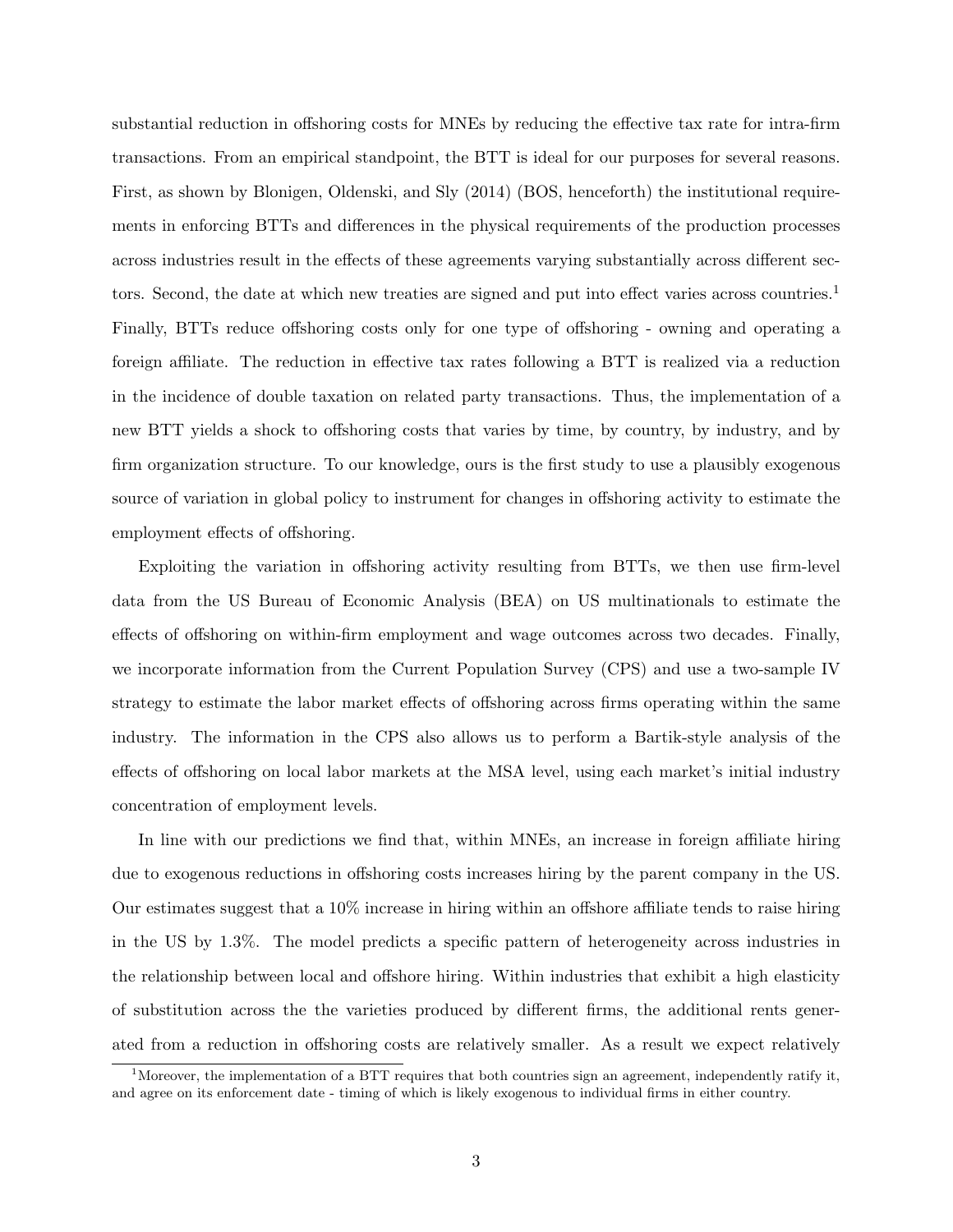smaller responses in local employment to offshore hiring within industries with high elasticities of substitution. The evidence confirms this prediction.

Looking across firm boundaries, a reduction in offshoring costs may induce new firms to substitute offshore employment for workers that were previously hired domestically. These substitution effects observed when looking across domestic firms and MNEs opening new affiliates mitigate the gains in employment observed within existing MNEs that benefit from a reduction in offshoring costs. Consistent with our predictions we find that the industry-level changes in employment responses to offshore hiring are much smaller than estimated within US MNEs. We find that a 10% increase in offshore hiring leads to only at 0.2% increase in total industry-employment. This estimated positive effect of offshoring activity is significant at high degrees of confidence, but its relatively small magnitude as compared to the within-firm effect of offshoring activity suggests that substitution effects are quantitatively significant.

This paper is related to a number of recent studies that have examined the relationship between offshoring, or trade more generally, and labor market outcomes. Ebenstein et al. (2013) look at import competition from and MNC offshoring to both high and low income countries. They find that offshoring to low wage countries is associated with wage declines for competing workers whereas offshoring to high wage countries is associated with wage increases in the US. Oldenski (2014) uses US firm-level data and finds that offshoring positively impacts US workers that perform nonroutine tasks, but negatively impacts those in more routine occupations. Hummels et al. (2013) use Danish matched worker-firm data and find that the effects of offshoring on workers depend on the the skill level of and tasks performed by workers. Desai, Foley, and Hines (2009) find that expansion abroad by US MNCs complements expansion at home. Using BEA firm-level data, they show that firms that increase their employment, wages, and capital expenditures abroad increase their employment, wages, and capital expenditures the US more than firms that do not expand abroad. Focusing on trade rather than offshoring, Autor, Dorn, and Hanson (2013) study local labor markets within the US and find that increased manufacturing imports from China negatively impact the wages of US manufacturing workers who compete directly with these imports. Our approach differs from these previous works both in the use of our novel exogenous policy instrument and because we are able to test predictions about the relationship between offshoring and domestic employment both within and across firms that are derived from a model of endogenous firm production decisions.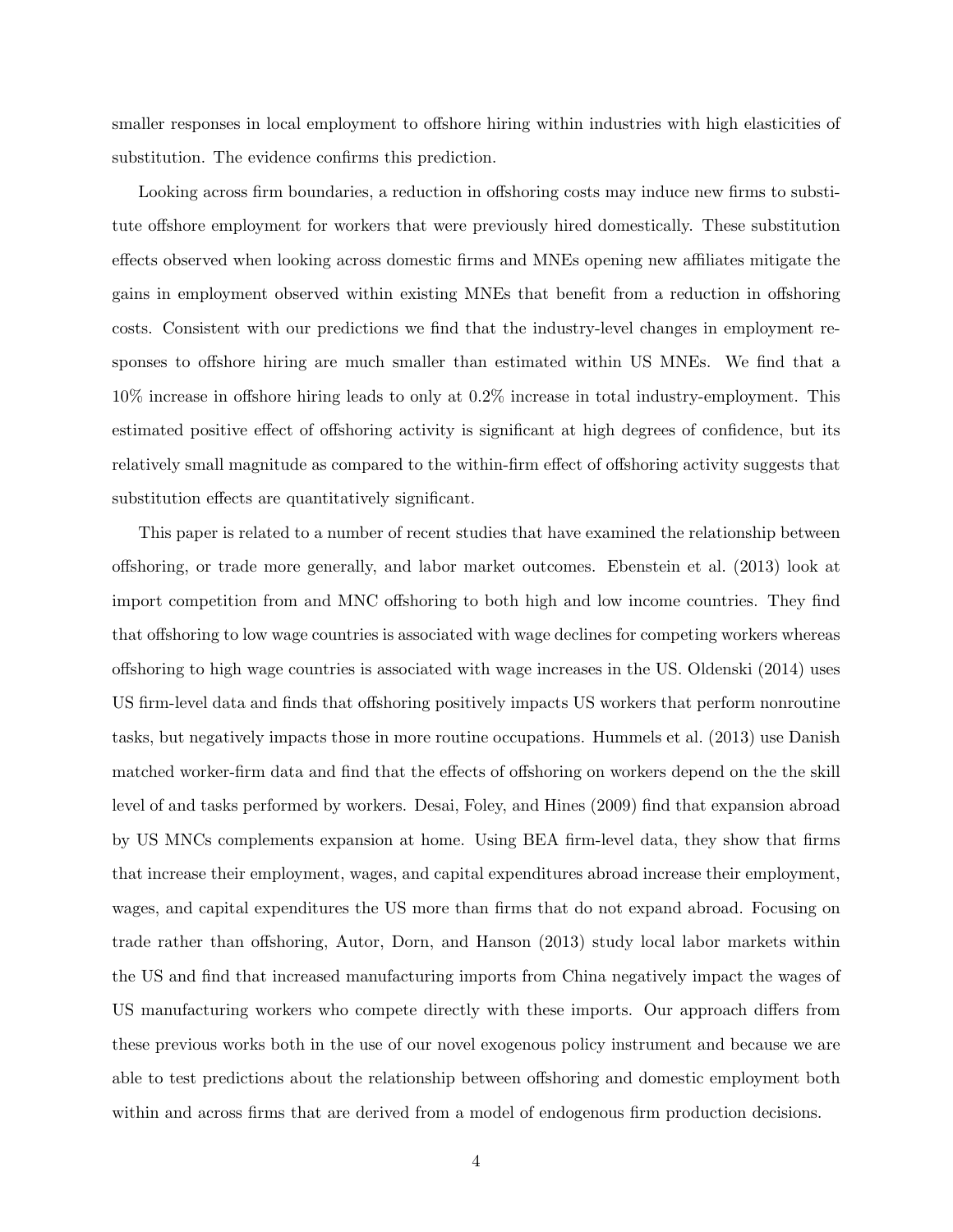This paper is also related to the literature on imperfect contracts and offshoring. Antras (2003), Nunn and Trefler (2008), Costinot, Oldenski, and Rauch (2011), and Oldenski (2012) show that imperfect contracting environments, combined with various industry characteristics such as level of differentiation, routineness, and capital intensity, lead firms in different industries to choose different international sourcing strategies. We build on those models by extending them to include implications for US labor markets.

The next section provides our model, which generates predictions about the differential effects offshoring on employment both within and across firms. Sections 3 and 4 describe our estimation strategy, variable construction and data sources. Section 5 presents the key results and we conclude in section 6.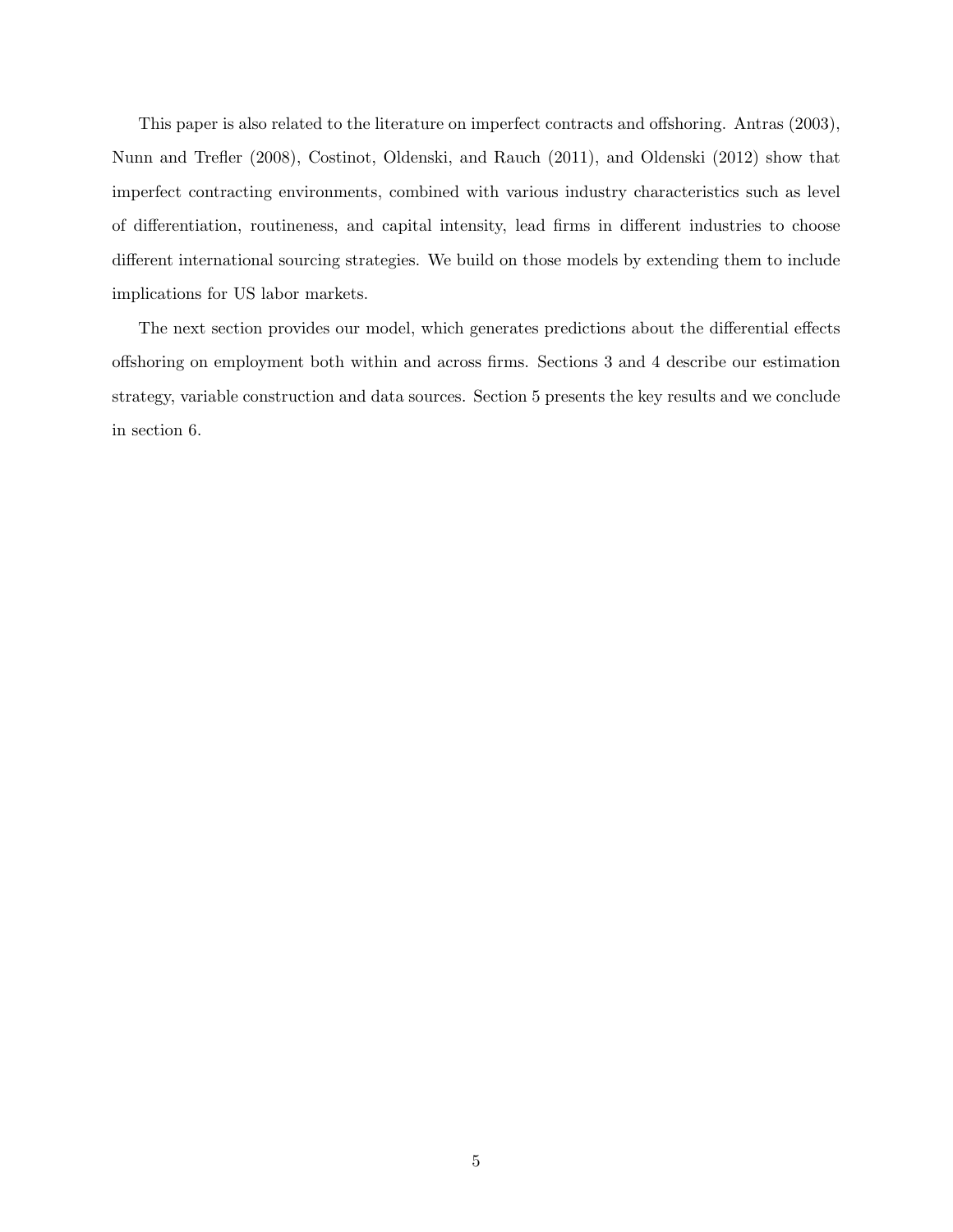## **2 Theory**

In this section we adopt a model of multinational firm organization from Antras and Helpman (2004), and derive domestic and foreign hiring decisions to motivate our empirical strategy below. In our empirical analysis we instrument for endogenously chosen offshoring activity using the signing of new BTTs, which influence the costs of offshoring only for firms that source products from affiliates that they own and operate within the countries entering the agreement. Consistent with this approach, the theory of the multinational firm in Antras and Helpman (2004) incorporates the endogenous choose of parent firms to integrate with, and thereby own, its foreign supplier. Hence, we will distinguish between the effect of changes in offshoring costs on domestic employment that result form reallocations *within* existing multinational firms, and from changes in the decision *across* firms to newly integrate with foreign suppliers.

#### **2.1 Fundamentals**

The world economy consists of two countries, North and South.<sup>2</sup> Consumers in each country are laborers who all have identical quasi-linear preferences over a homogeneous good,  $x_0$  and a series composite goods across industries, *X<sup>i</sup>* given by

$$
U = x_0 + \frac{1}{\mu} \sum_{i=1}^{I} X_i^{\mu} \quad 0 < \mu < 1 \tag{1}
$$

where consumers exhibit preferences over unique varieties, *h*, among the total set of varieties in the same industry,  $H_i$ , with a constant elasticity of substitution:

$$
X_i = \left[ \int\limits_{h \in H_i} x_i(h)^{\alpha_i} dh \right]^{1/\alpha_i}, 0 < \alpha_i < 1.
$$
 (2)

It follows that differentiated firms within each sector face an inverse demand function given by

$$
p_i(h) = X^{\mu - \alpha_i} x_i(h)^{\alpha_i - 1} \quad . \tag{3}
$$

<sup>&</sup>lt;sup>2</sup>In our empirical analysis below we are careful to control for the fact that firms may own and operate affiliates in multiple countries, and how relative prices in the multi-lateral setting may impact the estimated effects of offshoring on local labor demand and wages.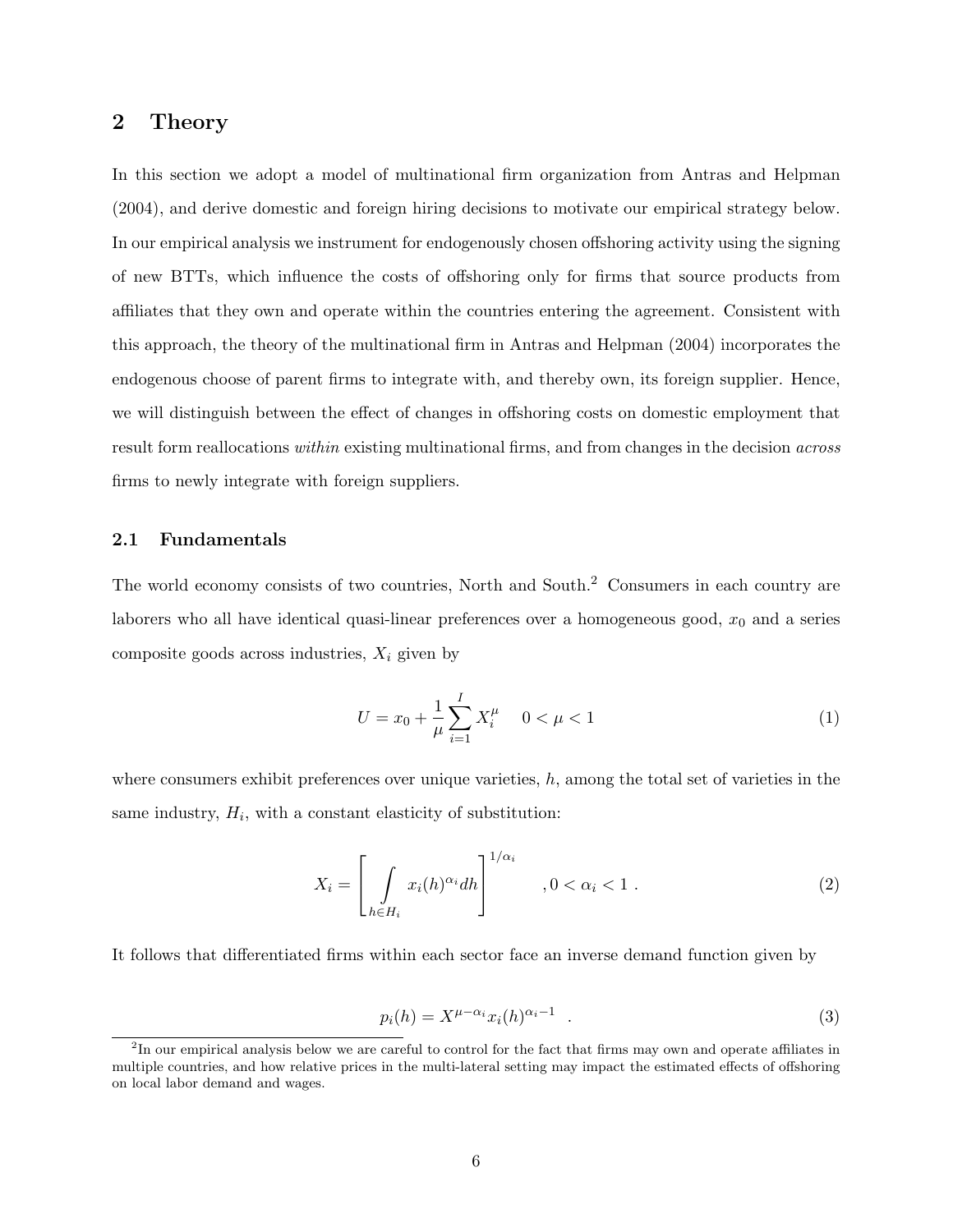Labor is the only factor of production with a perfectly elastic supply in both countries, albeit with different wages. Let  $\omega^N$  be the wage in the North country and  $\omega^S$  be the wage in the South with  $\omega^N > \omega^S$ . Workers are hired by firms to perform either general labor services *s* or to generate components used in assmebly *m*. Each worker can produce a single unit of general labor services or components, and firms combine labor services and components according to

$$
x_i(h) = \theta_h \left[ \frac{s(h)}{\eta_i} \right]^{\eta_i} \left[ \frac{m(h)}{1 - \eta_i} \right]^{1 - \eta_i}
$$
\n(4)

where  $\theta_h$  is a firm-level productivity parameter (i.e., firm-level TFP). Generally, we are agnostic about the specific role of labor in performing each activity, but note that each labor activity, *s* and *m*, cannot be separated geographically. For the sake of exposition we assume that general labor services are performed in the North country.<sup>3</sup>

#### **2.2 Foreign Sourcing**

Although firms may source components from their foreign affiliates, there are two frictions which inhibit offshore production. The first is the incidence of double taxation, whereby firms that source inputs from abroad face relatively higher effective tax rates.<sup>4</sup> Second, multinational firms cannot write complete contracts with their supplier, so that the sourcing of components from abroad is subject to a hold-up problem.

Specifically, let  $\tau_i$  indicate the relatively higher tax rate paid by firms that source components from foreign affiliates. We model  $\tau_i \geq 1$  such that the the hiring of  $\tau_i$  workers abroad yields one unit of components for production. Note that the incidence of double taxation can differ across industries because of the relative difficulties in applying institutional tax rules across sectors, even thought the statuary tax rates are constant across industries (see Blonigen, Oldenski, and Sly  $(2014)$ .

The incomplete contracting environment in a global economy follows Antras and Helpman

<sup>3</sup> In our empirical analysis we will consider the global hiring workers of multinational firm in addition to the offshoring of component fabrication to a particular country. Accordingly, it is important to note that the production technology in equation (4) is flexible enough that we could easily incorporate several types of inputs that may be sourced across several countries and the key insights of the model would be maintained.

<sup>&</sup>lt;sup>4</sup>Even though our sample comes from the US, where firms have a statutory right to claim a tax credit for foreign taxes paid, it is well-known that the differences in the application of tax rules across countries still leads to substantial double-taxation in practice.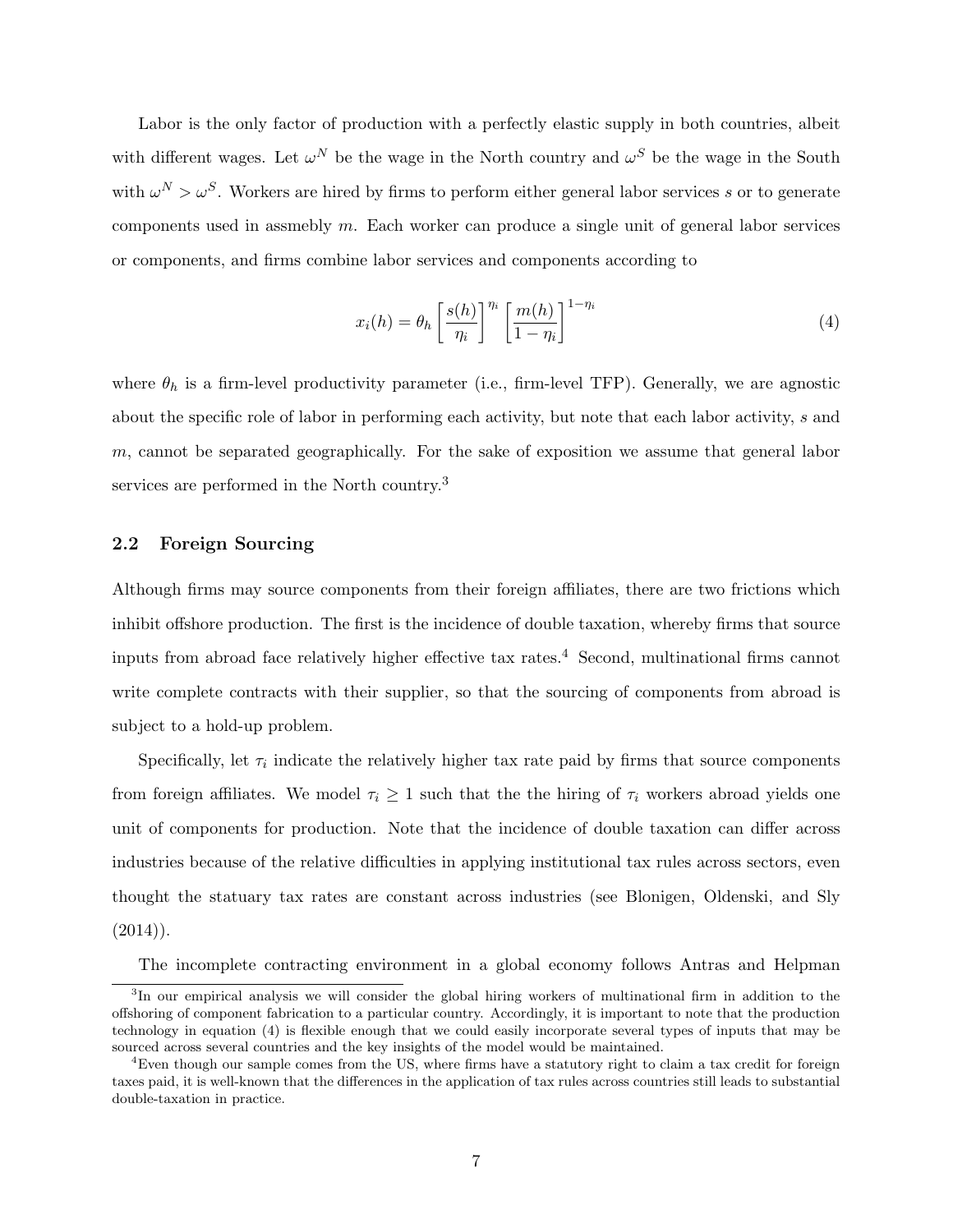(2004) and Grossman and Hart (1986). Though firms cannot write enforceable contracts, a parent firm can integrate with its supplier by purchasing the residual rights over its activities. Whether the parent and supplier integrate or operate at arms-lentgh, they engage in ex post bargaining over the surplus generated during production. We assume that the parent company receives a fraction *β* of the surplus generated during production, while the remaining fraction goes to the supplier.

Although owning the residual rights allows the parent firm to seize the components generated by the supplier, it cannot use them as effectively following seizure than when provided by the supplier voluntarily. To be specific, the parent company of a multinational firm loses  $(1 - \delta) < 1$  of total final good production if is chooses to seize inputs, rather than compensating the supplier for them. Thus, the outside option of a parent company *h* during negotiations with the supplier is to seize the components manufactured by the supplier, thereby receiving a fraction of revenue equal to  $\delta^{\alpha}$ of the revenue that would be generated by fulfilling the terms of the contract. Then, the surplus generated during production when the parent compensates the supplier is the fraction  $(1 - \delta^{\alpha})$  of total revenue. It follows that the problem parent in the North solves is to make hiring decisions in order to maximize its share of total surplus, given its outside option of seizing components fabricated the affiliate supplier it owns and operates, which is given by

$$
\max_{s(h)} \left[ \delta^{\alpha} + \beta (1 - \delta^{\alpha}) \right] R(h) - w^N s(h) , \qquad (5)
$$

where the revenue earned during production in equilibrium is given by

$$
R(h) = \theta_h^{\alpha} X^{\mu-\alpha} \left[ \frac{s(h)}{\eta_i} \right]^{\alpha \eta_i} \left[ \frac{m(h)}{1-\eta_i} \right]^{\alpha(1-\eta_i)} . \tag{6}
$$

The corresponding problem for the component supplier is

$$
\max_{m(h)} (1 - \beta)R(h) - w^S \tau_i m(h) , \qquad (7)
$$

where the term  $\tau_i \geq 1$  reflects the fact that using labor in the South to produce components may subject the multinational firm to the incidence of double taxation.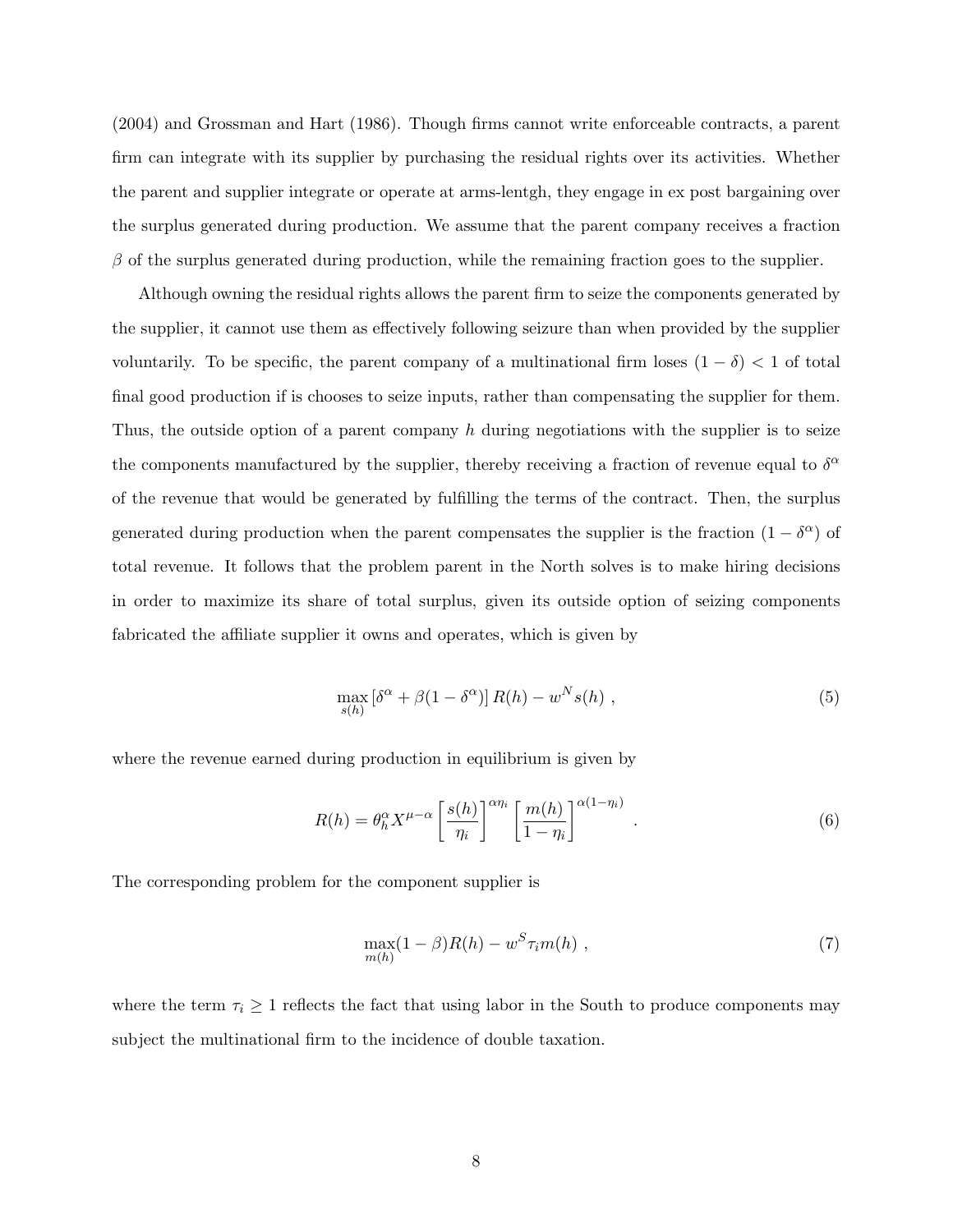#### **2.3 Labor Demand Within Multinational Firms**

We are now in a position to characterize both local and foreign labor demand for multinational firms and characterize our empirical strategy. Solving the problem of the foreign affiliate in (7), we obtain optimal foreign hiring decisions for an integrated multinational firm:

$$
\left[\frac{m(h)}{1-\eta_i}\right]^{\alpha_i(1-\eta_i)} = w^S(1-\beta')^{-1}(\alpha_i)^{-1}\theta_h^{-\alpha_i}X^{\alpha_i-\mu}\left[\frac{s(h)}{\eta_i}\right]^{1-\alpha_i\eta_i}\tau_i^{\alpha_i(\eta_i-1)},\tag{8}
$$

which after taking logs and simplifying becomes

$$
\ln m(h) = \frac{\alpha_i - \mu}{(\alpha_i \eta_i - 1)} \ln \theta_h - \frac{1}{(1 - \alpha_i \eta_i)} \ln w^S
$$
  
+ 
$$
\frac{(\alpha_i \eta_i - 1)}{\alpha_i (\eta_i - 1)} \ln \eta_i + \ln(1 - \eta_i) + \frac{\alpha_i - \mu}{\alpha_i (\eta_i - 1)} \ln X + \frac{1}{\alpha_i (1 - \eta_i)} \ln(1 - \beta)
$$
  
+ 
$$
\frac{(\alpha_i \eta_i - 1)}{\alpha_i (\eta_i - 1)} \ln s^*(h) + (1 - \alpha_i \eta_i) \ln \tau_i
$$
 (9)

Notice that the terms on the first line of (9) are firm, industry and destination specific parameters, while the second line contains only industry specific characteristics. Hence, these terms collapse to a singe firm  $\times$  industry  $\times$  destination fixed effect,  $\varphi_{hid}$ . In the last line we see that the demand for labor at the foreign affiliate depends on endogenous choices of general labor services the the parent firm in the North country,  $s^*$ , in addition to the implied tax incidence,  $\tau$ . For exposition purposes we can rewrite equation (9) as

$$
\ln m(h) = \varphi_{hid} + \gamma_1 \ln s^*(h) + \gamma_2 \ln \tau . \qquad (10)
$$

The asterisk on *s* reflects the fact that it is an endogenous choice made by the parent company, which is simultaneously determined with foreign affiliate labor hiring decisions. Thus, one should only consider variation in offshore hiring decisions due to changes in exogenous tax incidence to identify foreign labor demand, consistent with our IV empirical strategy using BTTs.

Performing the same exercise (see appendix for full details), we derive the optimal hiring decisions of the parent company in the North, which yields

$$
\ln s(h) = \psi_{hid} + \gamma'_1 \ln m^*(h). \tag{11}
$$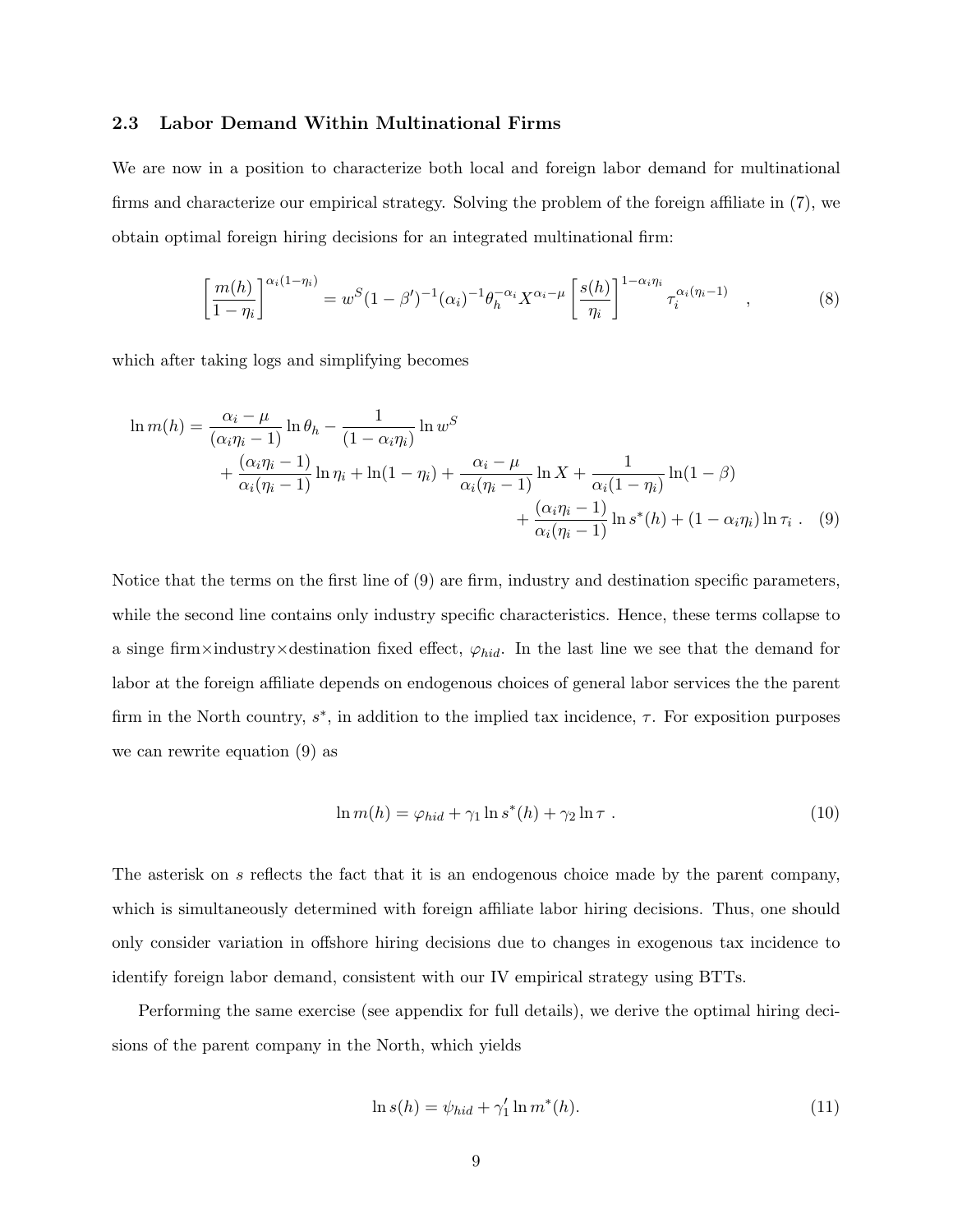Again, the asterisk reflects the fact that offshore hiring decisions, *m*, are chosen endogenously and simultaneously with hiring at the parent company in the North. However, it is important to note that hiring decisions in the North do not depend explicitly on the effective tax rates for foreign sourcing behavior, but only implicitly depend on offshoring costs through the effect of  $\tau_i$  on foreign hiring decisions *m<sup>∗</sup>* (*h*). This exclusion of direct offshoring costs from the hiring decisions in the North is useful for our purposes as it will allow us to instrument for foreign hiring decisions using variation in  $\tau_i$ . Our strategy will be to use predicted values of offshore employment from estimating  $(10)$ , using only variation in  $\tau_i$  that arises due to the exogenous signing of BTTs, and subsequently use these predicted values as instruments when estimating domestic employment outcomes in (11).

In equation (11), the parameter  $\gamma'_1$  is equal to  $\frac{1-\alpha_i\eta_i}{\alpha_i(1-\eta_i)}$ , which is strictly positive. Hence, the prediction is that increases in offshore hiring within affiliates in the South should positively impact hiring by parent companies in the North. Intuitively, greater amounts of component production by the affiliate are complemented by greater production of general labor services in the North so that employment at the parent should also rise. This positive association between local and offshore employment that occurs within multinational firms is similar to the productivity effect derived in Grossman and Rossi-Hansberg (2008), where a reduction in offshoring costs raises the return to hiring complementary inputs, and thereby partially improves domestic labor market outcomes.

The value  $\gamma'_1 = \frac{1-\alpha_i\eta_i}{\alpha_i(1-\eta_i)}$  $\frac{1-\alpha_i\eta_i}{\alpha_i(1-\eta_i)}$  also predicts a specific pattern of heterogeneity across industries that exhibit different elasticities of substitution between varieties,  $\sigma_i \equiv 1/(1 - \alpha_i)$ . Intuitively, when different varieties within an industry are highly substitutable, the additional rents generated by a fall in offshoring costs and the ensuing increase in hiring at the foreign affiliate are relatively smaller. Hence, the parent company of an MNE in the North responds to greater offshoring activity with a relatively smaller increase in hiring within industries that exhibit higher elasticities of substitution. The predicted heterogeneity in hiring response of MNEs to increased offshoring activity across industries that exhibit different elasticities of substitution yields a strategy to further verify the model of hiring and offshoring activity within the boundaries of multinational enterprises. For different sub-samples of industries that exhibit different elasticities of substitution, we will estimate the local hiring response of existing MNEs to increased offshoring activity, as induced by the implementation of a new BTT, and show that within industries with higher values of  $\sigma_i$  the estimated effect of increases of offshoring on local hiring is relatively smaller.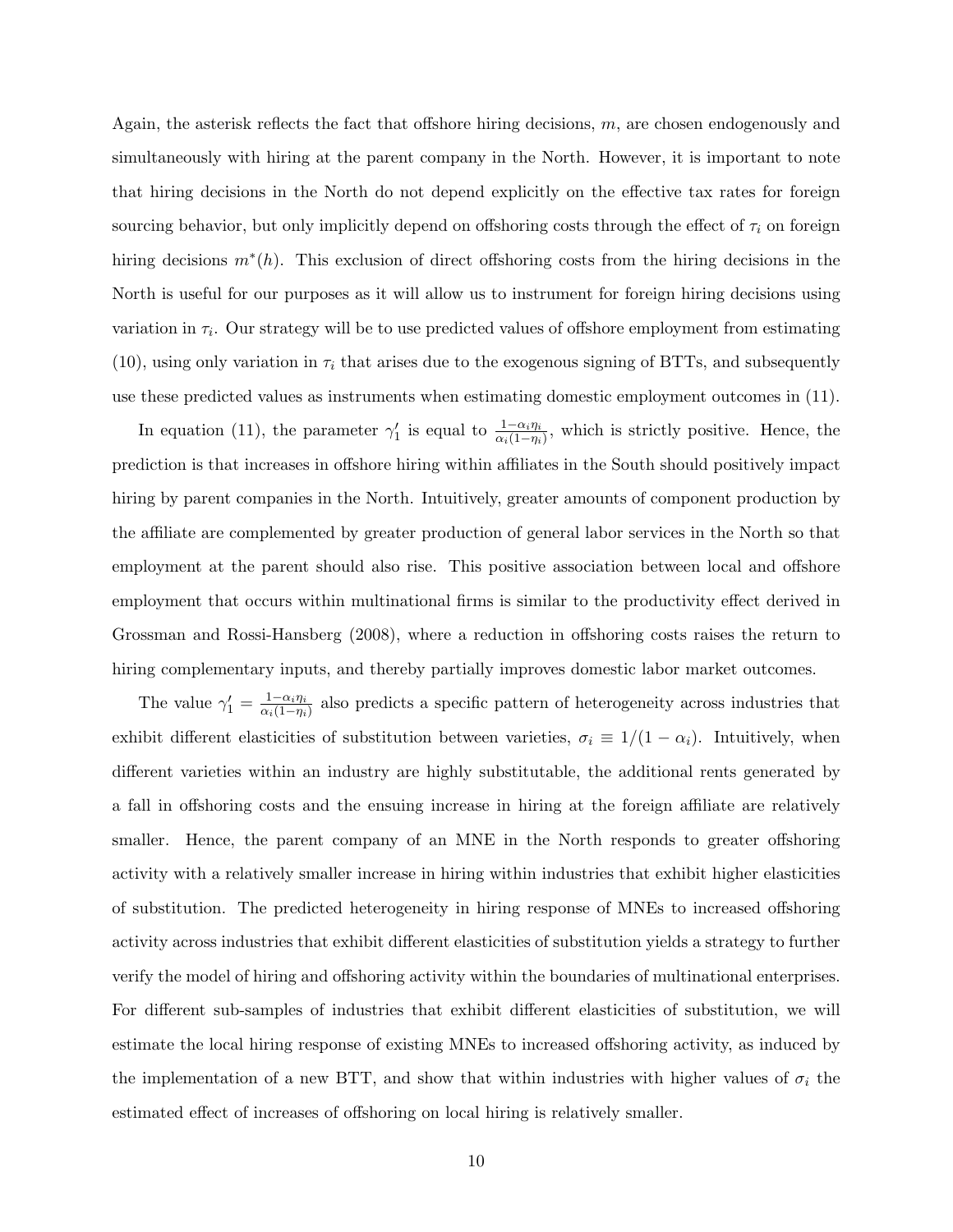#### **2.4 Labor Demand Within Non-Integrated Multinational Firms**

Equations (8) and (11) explicitly demonstrate the simultaneity of hiring decisions at both the affiliate and parent company of an integrated multinational firm. It is this simultaneity that can lead to substantial bias when estimating the relationship between domestic employment and offshoring activity. However, it would be in error to think that offshoring activities that take place outside of the boundaries of a multinational firm are free of such concerns. Even those firms in the North that choose to source components from independent contractors in the South still make local hiring decisions simultaneously with offshore hiring decisions. In this section we characterize this source of bias explicitly.

Consider a firm in the North that chooses not to purchase the residual rights of the component maker in the South, allowing it to remain an independent supplier. Such a firm has no outside option to seize the components manufactured by the independent contractor, and since these components are required for production, the outside option of the non-integrated multinational firm is zero. During ex post negotiations over the surplus of production, the parent company is able to capture the fraction  $\beta$  of total revenues, while the remaining share of revenues goes to the component supplier. Thus, the problem faced by the parent in the North that does not integrate with its supplier is given by  $\max_{s(h)} \beta R(h) - w^N s(h)$ , and the respective problem for the offshore supplier is  $\max_{m(h)} (1 - \beta)R(h) - w^S m(h)$ . It is clear that, even though foreign suppliers make offshore hiring decisions independently, they choose how many workers to employ in anticipation of hiring decisions in the North and the ex post bargaining over surplus that takes place with the firm. Thus, despite the fact that a firm in the North may purchase components from an independent contractor in the South, local and offshore hiring decision are still made simultaneously.

The problem of the non-integrated supplier differs from the integrated supplier's problem in  $(7)$ , in that there is no potential for double taxation,  $\tau_i$ , since both the parent and supplier operate independently in their respective tax jurisdictions. Specifically offshore hiring decisions for an independent supplier are given by  $\ln \overline{m}(h) = \varphi_{hid} + \gamma_1 \ln \overline{s}^*(h)$ , which does not depend on effective tax rates *τ<sup>i</sup>* . Since our instrument for changes in offshoring costs, BTTs, impacts only the offshoring costs within integrated multinational firms that engage in transfer pricing, our empirical strategy for estimating firm-level employment uses only the sample of integrated multinational firms.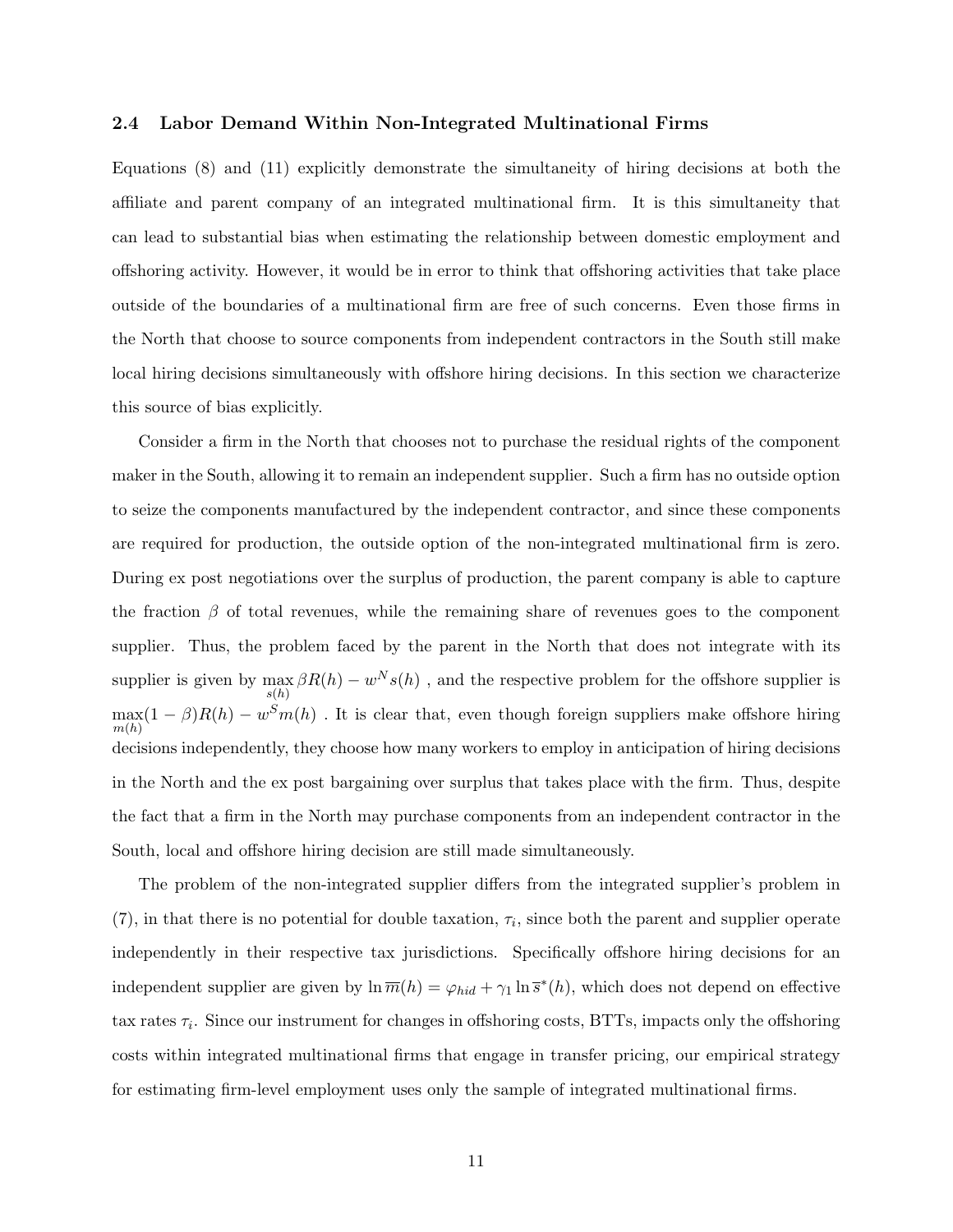#### **2.5 Labor Demand Within Newly Integrated Multinational Firms**

The previous sections derived the hiring decisions of multinational enterprises that already offshore component manufacturing to the South, either within the boundaries of the firm or at arms-length from an independent supplier. However, when there is a policy shift that impacts the cost of sourcing components from offshore facilities, there may be some new multinational firms that decide to alter their global organizational structure. As a result, they may substitute foreign employment within an offshore affiliate for workers that previously manufactured components locally.

For a firm that initially hires workers for general labor services and components manufacturing in the North, a discrete shifts in its global organizational structure affects both components of it total firm-level labor demand  $s(h) + m(h)$ . First, when a firm chooses to integrate with a foreign affiliate following a reduction offshoring costs, its local hiring for general labor services, *s*(*h*), unambiguously rises. Intuitively, a firm that finds it optimal to purchase the residual rights over the manufacture of components faces a relatively greater return to local hiring; the ownership of residual rights provides and additional outside option for the parent, increasing its share of surplus when negotiating with a supplier, and subsequently the marginal return to hiring.<sup>5</sup> However, a firm that begins to use an integrated offshore affiliate to manufacture components necessarily substitutes foreign labor *m*(*h*), for workers that may have been hired locally, potentially offsetting the increases in  $s(h)$ .

Consider a firm that initially sources the manufacture of components from suppliers in the North or internally using workers in the North. Within these firms that switch to using an offshore affiliate, the increase of hiring within the offshore affiliate is a direct substitute for local employment. Next, consider a firm that initially sources the manufacture of components from an independent supplier in the South. Within these firms that switch to using an offshore affiliate after offshoring costs fall, there is no substitution of foreign labor for local employment, only a substitution of foreign labor outside the boundaries of the MNE for workers within the affiliate. Thus, we expect that among the set of MNEs that open a new affiliate when offshoring costs fall, the gains in within-firm employment are smaller (or no greater) than for the set of existing  $MNEs$ <sup>6</sup>

<sup>&</sup>lt;sup>5</sup>See the appendix for full details of the relationship between  $s(h)$  and the improved outside option when the parent owns residual rights.

 $6$ Note that we do not observe if a new offshore affiliate is performing activities that previously took place where the parent resides, in the country of the affiliate but outside the boundaries of the firm, or in a different country entirely. As a result, the strongest prediction that we can make using our sample is the to compare the relative changes in employment within existing MNEs and within those that open new affiliates.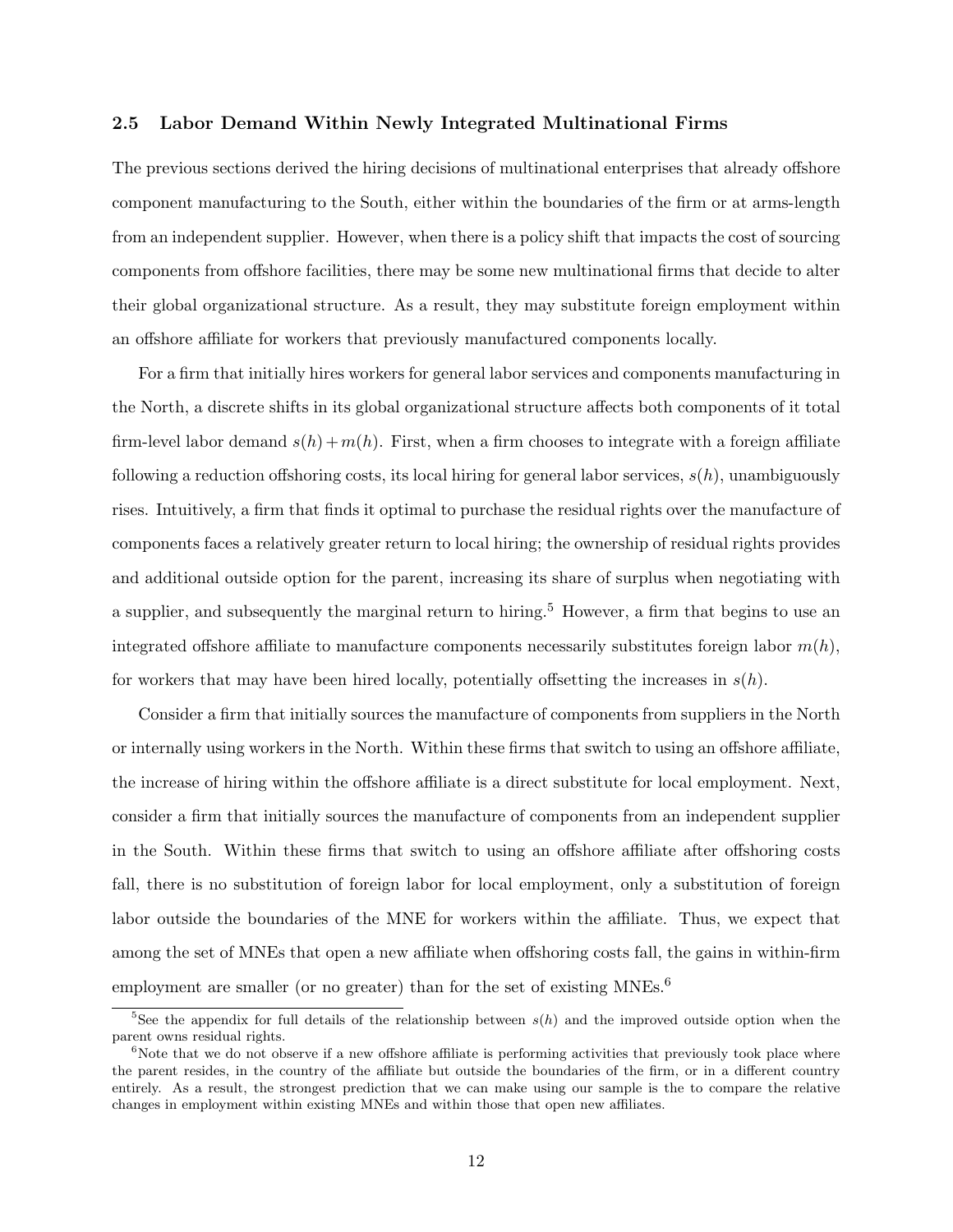#### **2.6 Industry Labor Demand Across All Firm Organizations**

The previous sections all characterized labor demand *within* firms that choose different boundaries in which to operate in the global economy. In this section we look *across* firm boundaries and characterize an empirical strategy to estimate industry-level employment responses to offshoring activity. Total industry employment in the North includes hiring for general labor services  $s(\cdot)$ across all firms, as well as any labor used to manufacture components  $m(\cdot)$  domestically, either in house or at arms-length. Let, *O<sup>i</sup>* be the set of firms in industry *i* that choose to offshore component production to an affiliate in the South, while  $A_i$  is the set of firms that offshore component production to an arms-length supplier in the South. Likewise let  $I_i$  denote the set of non-multinational firms that hire local workers in the North to manufacture components in house, while  $U_i$  is the set of firms that source production of components from local arms-length suppliers in the North. Summing across all firm organizational types, total employment for industry *i* in the North is given by

$$
L_i^N = \int_{h \in O_i \subset H_i} s(h) \mathbf{Pr}(h \in O_i) dh + \int_{h \in A_i \subset H_i} s(h) \mathbf{Pr}(h \in A_i) dh
$$
  
+ 
$$
\int_{h \in I_i \subset H_i} [m(h) + s(h)] \mathbf{Pr}(h \in I_i) dh + \int_{h \in U_i \subset H_i} [m(h) + s(h)] \mathbf{Pr}(h \in U_i) dh. (12)
$$

Equation (12) is the basis of our empirical strategy when estimating the effect of offshoring activity on industry-level employment. There are several features that warrant further discussion. First, in addition to the simultaneously determined employment levels within firms, total industry employment depends on the prevalence of each endogenously determined organizational structure across firms. Each firm chooses to source components in a manner that maximizes its expected payoff in anticipation of hiring decisions. Formally, let  $F_i^k$  be the industry-specific fixed costs associated with adopting organization structure  $k \in \{O_i, A_i, I_i, U_i\}$ , and let  $\Pi_i^k(h)$  be the payoff to the parent firm producing variety *h* in industry *i* when it chooses to source components according to organizational structure *k*. The problem of the parent when choosing how and where to source the manufacture of components is  $\max_{k \in \{O_i, A_i, I_i, U_i\}} \Pi_i^k(h) - F_i^k$ . Importantly, it is clear that the incidence of double taxation, *τ<sup>i</sup>* , impacts firm organizational choices, and thus local employment outcomes, only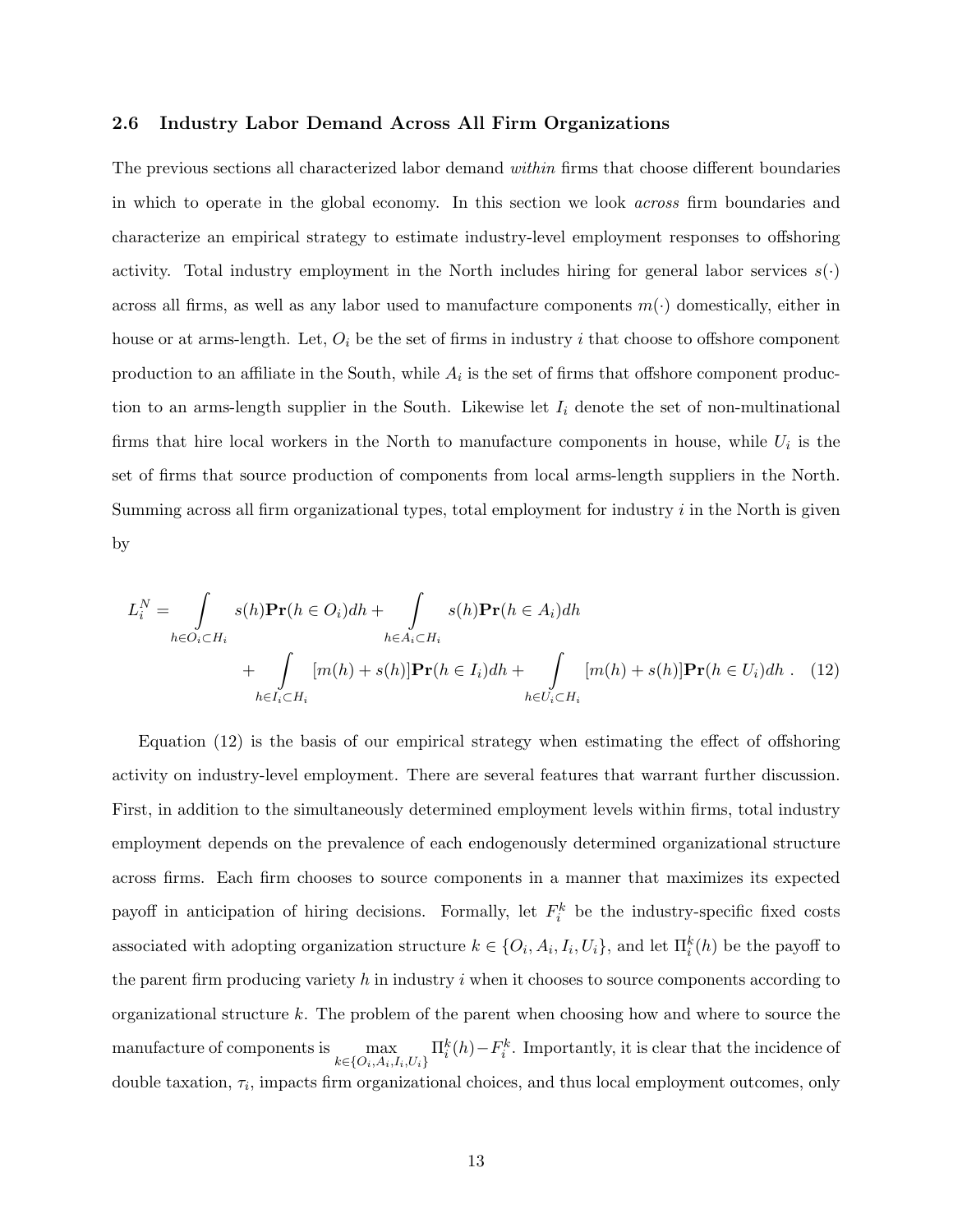through its anticipated effect on foreign hiring decisions; i.e., *τ<sup>i</sup>* does not enter firms' organization decisions explicitly, but implicitly trough its effect on  $m(h)$ . This fact ensures that changes in effective tax rates due to the signing of a new BTT are a valid instrument when estimating the industry-level employment consequences of offshoring activity.<sup>7</sup>

A second issue to point out regarding equation (12) is that, because firms may choose to outsource component production to a local arms-length supplier, measuring total industry employment requires that we include domestic and non-integrated firms in the sample. Thus, our empirical strategy at the industry-level must be a two-sample  $2SLS$  á la Angrist  $\&$  Kruger (1992.).

Finally, it is important to note that the predicted effect of greater offshoring activity on industrylevel employment is ambiguous. Differentiating  $(12)$  with respect to  $\tau_i$ , and noting that the changes in the incidence of double taxation impact hiring only within integrated MNEs so that  $\partial s(\cdot)/\partial \tau_i$ ,  $\partial m(\cdot)/\partial \tau_i = 0$  for any firm that chooses organization  $k \neq O_i$ , the consequences of a change in offshoring costs for industry-level employment are characterized by

$$
\frac{\partial L_i^N}{\partial \tau_i} = \int_{h \in O_i \subset H_i} \frac{\partial s(h)}{\partial \tau_i} \mathbf{Pr}(h \in O_i) dh + \int_{h \in I_i \subset H_i} m(h) \frac{\partial \mathbf{Pr}(h \in I_i)}{\partial \tau_i} dh + \int_{h \in U_i \subset H_i} m(h) \frac{\partial \mathbf{Pr}(h \in U_i)}{\partial \tau_i} dh \quad (13)
$$

The two separate lines in equation (13) correspond to two separate effects of offshoring activity on industry-level employment. The term in the first line corresponds to the change in employment within existing MNEs that results from a change in offshoring costs. As disused above, for existing multinational firms a reduction in  $\tau_i$  reduces the costs of offshore hiring for the manufacture of components, which complement local hiring. Like the well-known productivity effect in Grossman and Rossi-Hansberg (2008), a fall in offshoring costs are a boon to local hiring within existing MNEs. Formally, this is seen from equation (11) that  $\frac{\partial s(\cdot)}{\partial \tau_i} > 0$ .

The terms in the second line correspond to pure substitution effects. Anticipating lower costs for the sourcing of components from integrated offshore suppliers, some firms may begin to substitute

<sup>&</sup>lt;sup>7</sup>The alternative to IV estimation of industry level employment in  $(12)$  is to impose structural assumptions about the ranking of fixed costs across industries and the distribution of firm-level productivities, and estimated the propensity of firms to adopt each respective organizational type. We prefer our IV approach as it does not require that we impose assumptions about firm organizational behavior within, nor across, industries.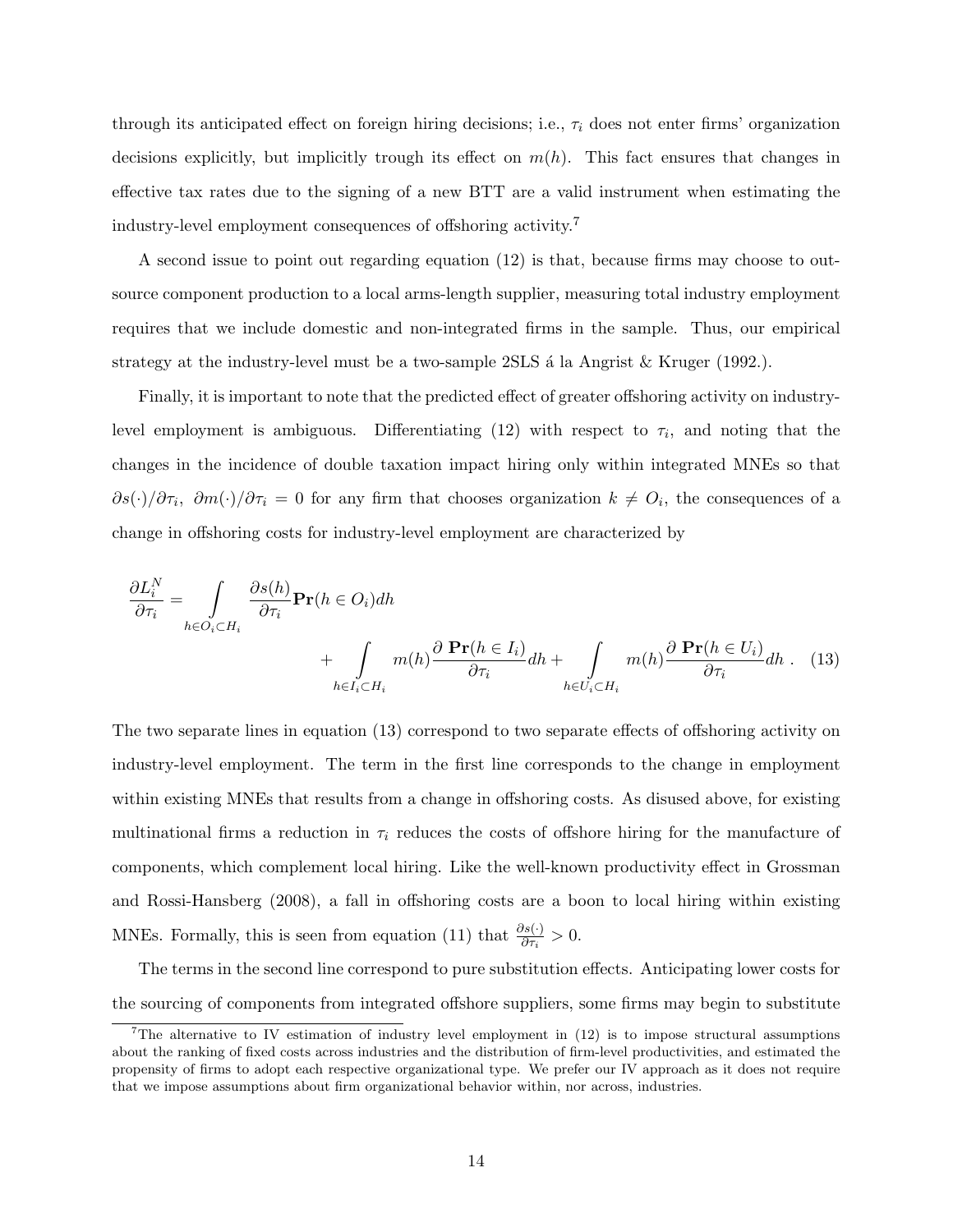offshore labor within new affiliates for workers that used to be hired locally, either in house (first term in the second line) or by a local arms-length supplier (second term). A discrete rise in offshore production of components that used to be produce domestically has negative consequences for local industry-level employment; i.e.,  $\frac{\partial \mathbf{Pr}(h \in k)}{\partial \tau_i} < 0$  for  $k \in I_i, U_i$ .<sup>8</sup>

It is then an empirical question how a reduction in offshoring costs influences local employment at the industry-level.<sup>9</sup> The US Census Bureau reports that as much as  $40\%$  of all US imports are between related parties, so that a reduction in the incidence of double taxation for within firm trading activity may have a substantial quantitative effect to boost local employment. On the other hand, evidence in Blonigen, Oldenski, and Sly (2014) shows that the signing of a new BTT has a significant impact on the propensity of MNEs to open new affiliates in treaty countries. Evidence in MONARCH suggest that plant closures due to new offshoring activity substantially reduce firmlevel employment locally, and Autor, Dorn, and Hanson (2013) find that increased import activity has a detrimental impact on local employment conditions. If the margin of firms that begin to use foreign affiliates to manufacture components is large when offshoring costs fall, then the substitution of local employment across these firms may lead to significant negative employment consequences at the industry-level.

<sup>&</sup>lt;sup>8</sup>For the sake of exposition, we have been parsimonious in our characterization of the tasks of production and organization types. It is also possible that MNEs reallocate a specific set of tasks to an existing foreign affiliate, which would also substitute foreign labor for local hiring. In our empirical analysis we account for this possibility as well.

<sup>&</sup>lt;sup>9</sup>General Equilibrium Effects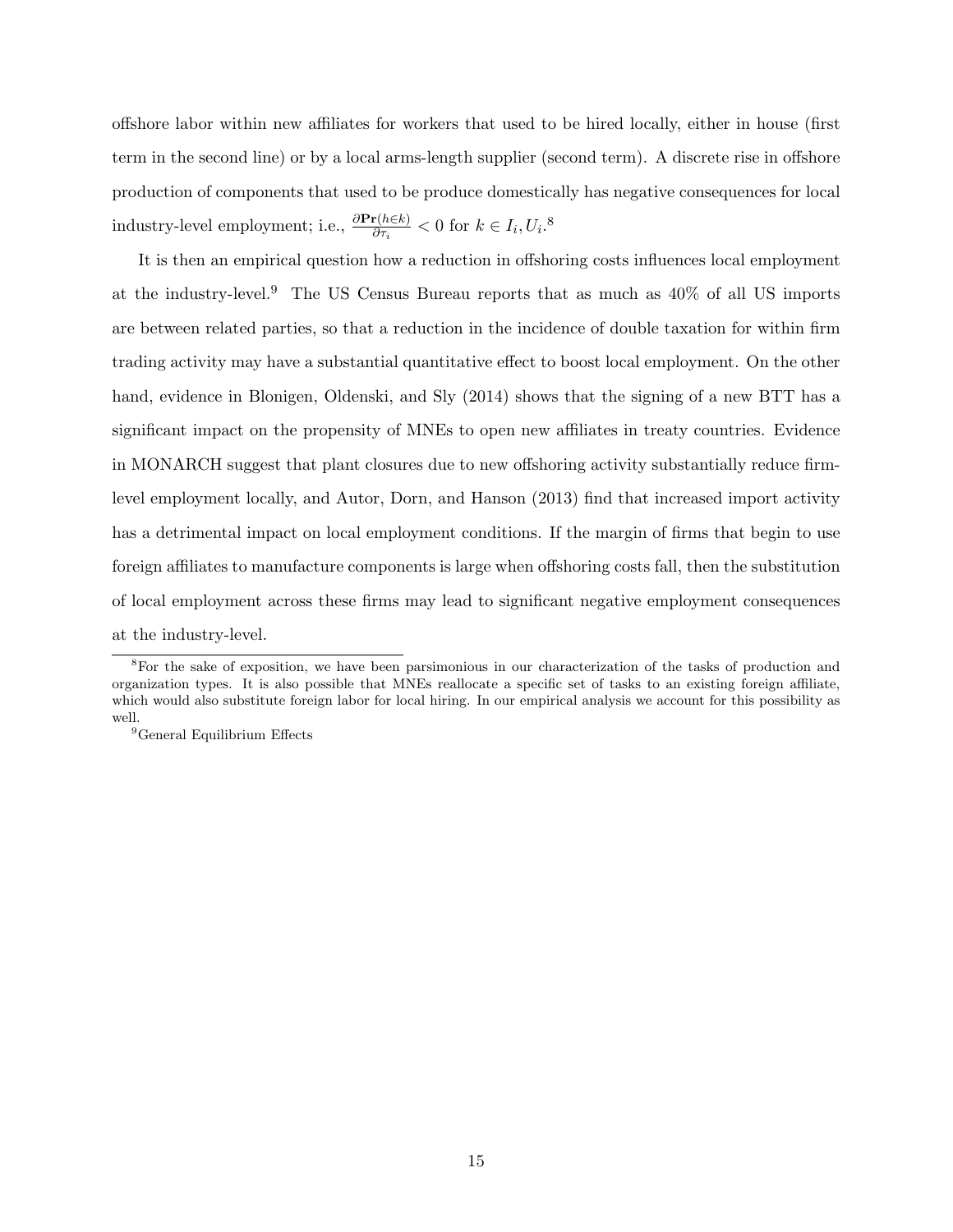## **3 Empirical Approach**

The model presented in Section 2 generated predictions about the effects of exogenous changes to offshoring costs on US employment both within multinational firm boundaries and across all firms operating within the same industry. In this section, we provide full details of our strategy for empirically testing those predictions. Because offshoring activities, firm organizational structures, and US labor market variables are endogenous, we instrument for industry-specific offshoring costs using bilateral tax treaties. Our objective is to use variation in foreign activity driven by the implementation of new BTTs to understand how offshoring affects US employment outcomes.

#### **3.1 Overview of Empirical Strategy**

Consider a multi-tiered two-stage least squares strategy with three different second stages:

- The first stage uses the BEA firm-level data to estimate industry-specific effects of bilateral tax treaties on foreign affiliate activity, as described in equation (10).
- The initial second stage (stage 2a) uses these first stage estimates to identify the impact of offshoring on firm-level employment, as described in equation (11).
- Stage 2b estimates the relationship between BTT-induced offshoring shocks and U.S. industry employment outcomes using household survey data from the Current Population Survey (CPS), as described in equation (12). Hence, we implement a two-sample IV, where the firststage uses data on MNEs and the second stage looks at US employment at both MNEs and domestic firms.
- Stage 2c uses a Bartik-style analysis to examine the effects of offshoring on local labor markets within the US at the MSA level, based each market's initial industry concentration of employment.

#### **3.2 Stage 1: Identifying the Firm-Level Effects of BTTs**

Observations represent parent (*h*), destination country (*d*), industry (*i*), time (*t*) combinations.<sup>10</sup> We measure the effect of BTT's on log foreign affiliate employment, *of f shore Emp<sub>hdit</sub>* correspond-

 $10$ Hence we add the time dimension to the static model considered above.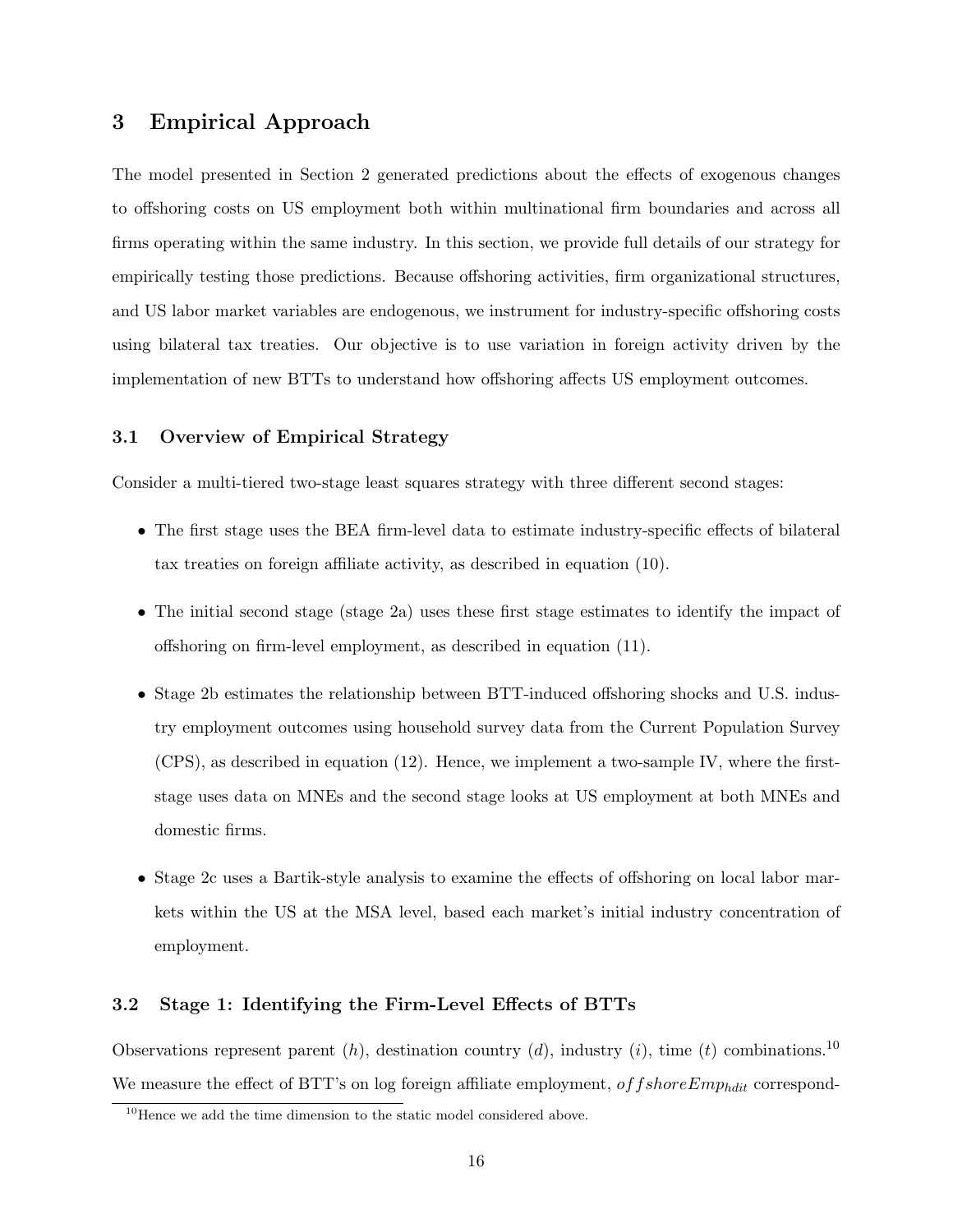ing to  $m(\cdot)$  in the model above. Define  $T_{dt}$  as an indicator for periods when the U.S. has a BTT with destination *d*. For illustration purposes, we first abstract from potential heterogeneous treatment effects of BTTs across industries. Then the standard dif-in-dif regression corresponding to equation (10) above is  $11$ 

$$
OffshoreEmphdit = \beta Tdt + \varphihid + \alpha_t + \Phi Xhdit + \epsilonhdt . \qquad (14)
$$

This specification includes time fixed effects,  $\alpha_t$ , cross-sectional unit fixed effects,  $\varphi_{hid}$ , an indicator for when each cross sectional unit faces treatment,  $T_{hdit}$ , which in this case reduces to  $T_{dt}$ , as well as controls  $X_{hdit}$ . The estimate of  $\beta$  describes how employment activity changes for an affiliate newly facing a new BTT, compared to the change in activity for another affiliate not facing a new BTT in the same time period.

We then incorporate the evidence from BOS of heterogeneous treatment effects of BTTs across industries based on input differentiation into the dif-in-dif structure. Following BOS, define *D<sup>i</sup>* to be the share of differentiated inputs required for an unit of production within industry *i*,

$$
OffshoreEmphdit = \beta_1 T_{dt} + \beta_2 D_i T_{dt} + \varphi_{hid} + \alpha_{it} + \Phi X_{hdit} + \epsilon_{hdt}.
$$
\n(15)

Note that the level effect of  $D_i$  is subsumed by the cross-sectional fixed effects,  $\varphi_{hid}$ . In this specification, the estimate of  $\beta_1$  gives the treatment effect of a BTT in an industry with  $D_i = 0$ and the estimate of  $\beta_2$  gives the additional treatment effect for each unit increase in  $D_i$ .

To study more general sources of heterogeneity in treatment effect across industries, we allow the treatment effect to vary arbitrarily by industry and estimate the following:

$$
OffshoreEmphdit = \sum_{\iota=1}^{I} \beta_{i} \mathbf{1}(i = \iota) T_{dt} + \varphi_{hid} + \alpha_{it} + \Phi X_{hdit} + \epsilon_{hdt}.
$$
 (16)

In this case, the estimates of  $\beta_i$  give the treatment effects of BTTs in each industry, without restriction. This will capture heterogeneity from the institution constraints across production modes that require various amounts of differentiated inputs, as well as any other industry features.

A potential concern with these approaches is that if parent firms have affiliates in multiple

 $11$ (e.g. Bertrand, Duflo, and Mullainathan (2004))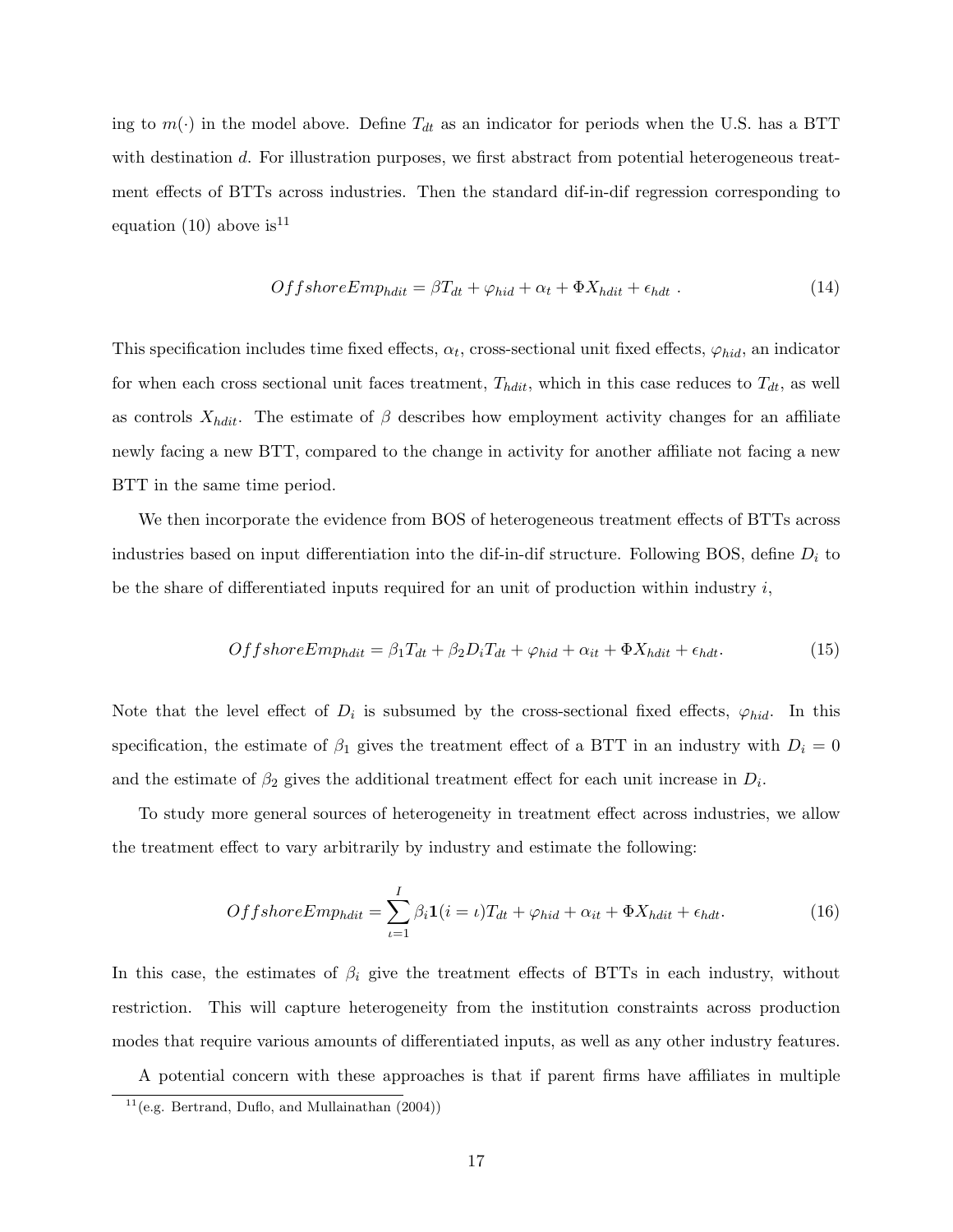countries and substitute activity between their affiliates, the dif-in-dif counterfactual assumption may be violated. If a BTT in destination *d* reduces activity at its affiliate in *d*, the parent firm may increase activity at its other affiliate in destination *d ′* . If so, the *d ′* affiliate likely no longer yields a valid counterfactual for what would have happened to the *d* affiliate in the absence of a BTT. In fact, it likely biases the analysis toward finding a more negative effect of BTT's. To address this concern, we will control for activity at all other affiliates of the same parent firm.

#### **3.3 Stage 2a: Employment Effects of Offshoring Within Firm Boundaries**

In Stage 2a we are concerned with the effect of increased offshoring activities on employment within US MNE firm boundaries, using the predicted offshoring values from Stage 1 as instruments for offshore employment by US MNEs. Building from equation (11) above, our estimating equation is

$$
y_{ht} = \beta ln(Off \widehat{shoreEmp})_{hdit} + \gamma ln(Off \widehat{shoreEmp})_{hdt'} + \varphi_{hid} + \alpha_t + \Phi X_{hdit} + \epsilon_{hdt} , \qquad (17)
$$

where  $y_{ht}$  is the log number of US employees of parent firm *p* in year *t*,  $ln(OffshoreEmp)_{hdit}$  is the predicted value of employment at affiliates of parent firm *p* in destination country *d*, industry *i*, and year *t* from the first stage estimation. Because shocks to the cost of offshoring may induce firms to reallocate production across affiliates rather than just between their US and foreign locations, we also control for employment at all other affiliates of parent firm *j* in countries  $d' \neq d$  in year *t*  $using ln(OffshoreEmp)_{h d't}.$ 

The model above predicts that there are heterogeneous effects of changing offshore employment for firms that operate in industries that exhibit different elasticities of substitution between varieties within that sector, as well as heterogeneous effects within MNEs that open new offshore affiliates and those that previously operate them prior to changes in offshoring costs. We will estimate (17) for different sub-samples to explore this heterogeneity. First, we separately estimate the within-firm employment effects of offshore employment for high and low elasticity of substitution industries, using the procedure described in Soderbery (2014) to estimate the respective elasticities. Second, we separately estimate the within-firm employment effects of offshore employment for the set of firms that open a new affiliate in a country that enters a new BTT with the US, and compare the estimated effects with the sample including all existing MNEs.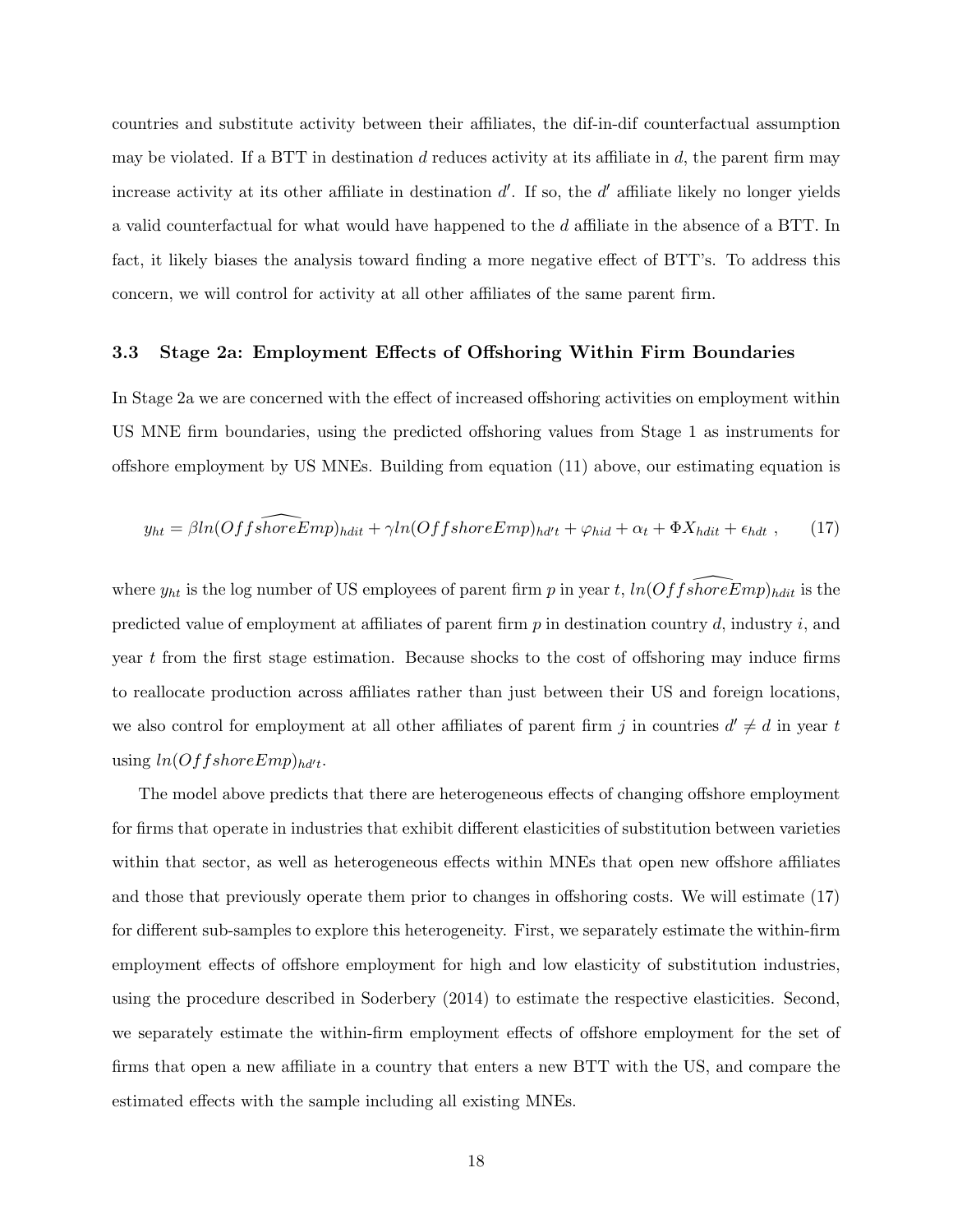## **3.4 Stage 2b: Employment Effects of Offshoring Across Firm Boundaries – Industry-Level Analysis**

To the extent that workers can move between MNEs and domestic firms, we expect that offshoring by MNEs should affect employment in each industry as a whole, not just with the firms engaged in offshoring activity. To measure this effect, we use a two-sample IV, where the first-stage uses data on MNEs and the second stage looks at US employment at both MNEs and purely domestic firms. Using a log-linearized specification of equation (13), the second stage estimating equation for local industry employment is

$$
Emp_{it} = \beta \sum_{it} ln(Offs\widehat{horeEmp_{hdit}}) + \varphi_i + \alpha_t + \epsilon_{it}.
$$
\n(18)

Where *Empit* is the total number of US workers employed in industry *i* in year *t* from the Current Populations Survey (CPS).  $ln(OffshoreEmp_{hdit})$  is the predicted employment by firm *h* in country *d*, industry *i*, and year *t* estimated in Stage 1. We sum these predicted values over all foreign affiliates of parents operating in industry *i* in year *t* to capture the total offshoring shock to that industry.

#### **3.5 Stage 2c: Regional Labor Market Effects of Offshoring**

We are also interested in understanding how different geographic locations within the US are impacted differently by offshoring. We exploit the fact that geographic locations differ in their concentrations of industry-level activity and employment across sectors. This variation allows us to measure the different impacts that offshoring has on local labor markets within the US. Using each local market's initial industry mix of employment, we construct a geographic measure of exposure to offshoring based on our first stage results. The second stage of this approach estimates the impact on employment and wages in each region, *r*, within the US.

$$
Emp_{rt} = \beta ln(off\widehat{shorting})_{rt} + \varphi_r + \alpha_t + \epsilon_{rt}.
$$
\n(19)

We measure each region's exposure to offshoring using the share of local employment in each industry in 1986 as weights. We then construct weighted offshoring shocks for each region using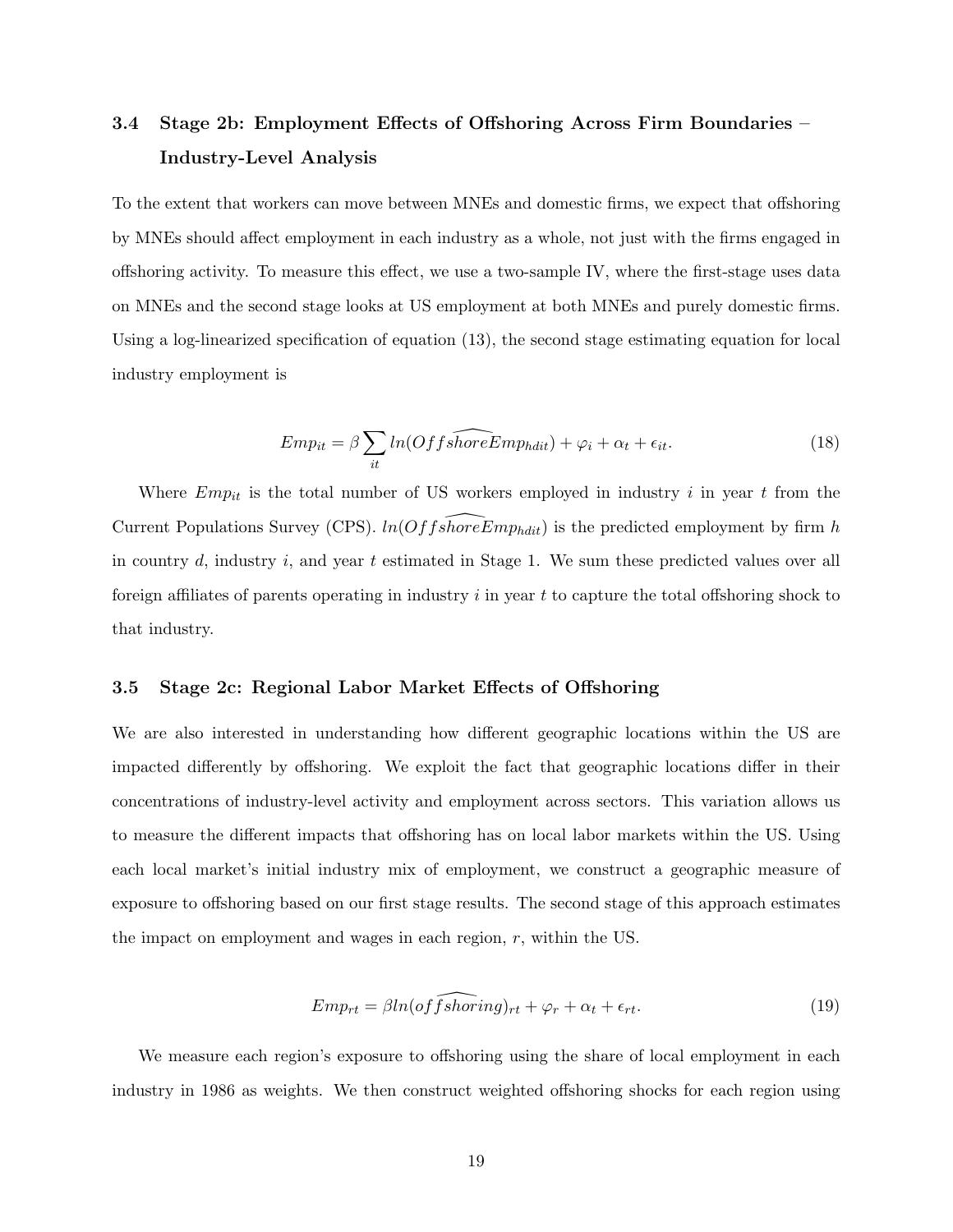the predicted offshoring values at the industry level weighted by the share of local employment in 1986 in each industry.

### **4 Data**

The Bureau of Economic Analysis (BEA) collects firm-level data on US multinational company operations in its annual surveys of US direct investment abroad. We use data on total employment by foreign affiliates of US owned firms from these surveys as our measure of FDI activity. Firm-level data has two distinct advantages for our purpose. First, BEA firm-level data indicate if there is trade between U.S. parents and their foreign affiliates. Our instrumental variable strategy relies on tax treaties that impact within firm trade, and thus we focus on multinational that engage in vertical trade. Second, the likelihood of offshoring may differ across firms, and failing to account for such unobserved firm-level characteristics may lead us to mis-identify the effects of offshoring. Each affiliate is assigned an industry classification based on its primary activity according to the BEA International Surveys Industry (ISI) system, which closely follows the 3-digit Standard Industrial Classification (SIC) system. We focus on non-service sectors, giving us a set of firms spanning 73 3-digit industries and operating in 174 countries from 1987 to 2007.

Information about international tax treaties signed by the US that we use to construct our instrument come from Internal Revenue Service and Treasury Department publications.<sup>12</sup> The text of each treaty provides the signature date, ratification date, the general effective date, and the date of revisions if applicable. Treaties are often signed in years previous to when they become effective and several country-pairs have also renegotiated their BTT over time. We use the effective date of the original signing to indicate when countries have a treaty in place. Measuring the presence of a treaty this way works against us finding a significant impact on foreign investment if there is anticipated FDI into a treaty partner prior to the effective date of a new BTT.<sup>13</sup> Table 1 provides a list of countries that have a new BTT with the US during our sample, and the corresponding year it became effective. The set of new treaties signed by the US covers many regions of the world, with nations that differ substantially in size and volumes of FDI activities.

<sup>12</sup>See IRS.gov, *United States Income Tax Treaties A-Z*.

<sup>&</sup>lt;sup>13</sup>Davies (2003) considers revisions to tax treaties and, similar to previous studies, finds no impact on foreign investment activity.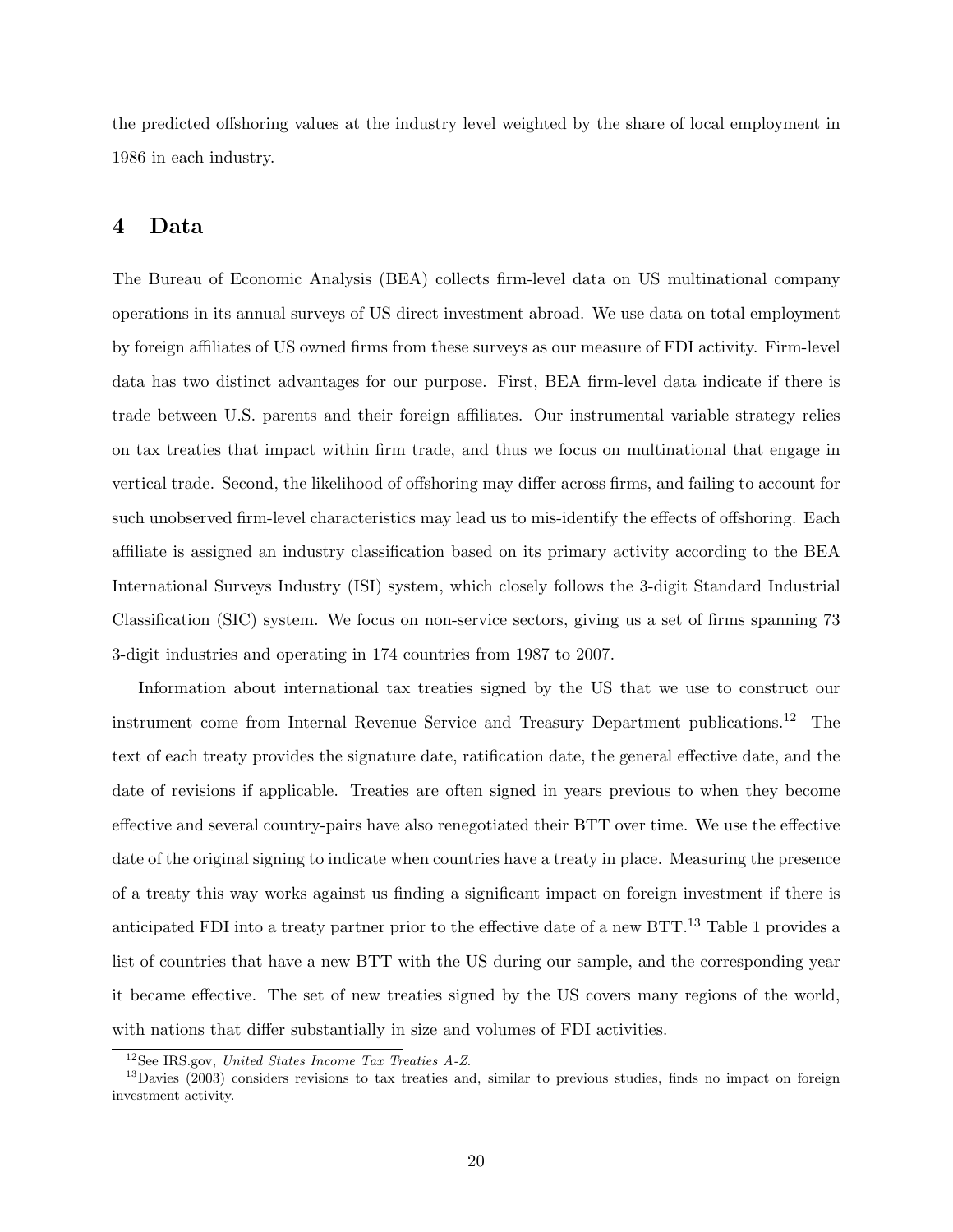| Country          | Date<br>Country |           | Date |
|------------------|-----------------|-----------|------|
|                  |                 |           |      |
| Bangladesh       | 2007            | Russia    | 1993 |
| <b>Estonia</b>   | 1999            | Slovenia  | 2001 |
| <b>India</b>     | 1990            | Spain     | 1990 |
| <i>Indonesia</i> | 1990            | Sri Lanka | 2004 |
| Israel           | 1994            | Thailand  | 1997 |
| Latvia           | 1994            | Tunisia   | 1990 |
| Lithuania        | 1994            | Turkey    | 1997 |
| Mexico           | 1993            | Ukraine   | 2000 |
| Portugal         | 1995            | Venezuela | 1999 |

Table 1: Countries with New Treaties in Effect

Our key industry characteristic is the share of inputs traded on an organized exchange or with a published reference price. There are two components to these data. First, Rauch (1999) documented which goods are traded on an organized exchange, are exchanged through specific contracts, and which are offered at referenced prices. Products are classified at a highly disaggregated level. Second, Nunn (2007) uses US input-output tables to measure the intensity with which each input is used in the industry-specific production process. These data provide detailed information about the variation factor usages by their level of product differentiation.

The original industry-level data on factor usages correspond to the 4-digit SITC revision 2 classification system, which we convert to 3-digit SIC-based ISI codes using correspondences available from the US Bureau of Economic Analysis. When the 3-digit level spans observations for several 4-digit industries, we use the average fraction of inputs traded on an organized exchange or with an available reference price. Data on industry-level characteristics are limited to observations from the US for a single year, and so we must treat them as constant across all countries and years. After aggregating we have coverage for 73 separate industries concentrated in non-service sectors.<sup>14</sup>

Out model also delivers predictions about how the domestic effects of offshoring differ for firms with different elasticities of substitution. We will test these predictions using elasticities computed using the methodology described in Soderbery (2014).

We measure labor market outcomes using data from the Current Populations Survey (CPS), Displaced Workers Survey, and County Business Patterns. Average wages by industry are calculated

 $14$ The use of aggregated sector data in driven completely by data constraints. It is worth noting that this aggregation limits the variation in the measures of inputs traded on organized exchanges, in addition to generating substantial measurement error surrounding firm-level use of differentiated inputs supplied by affiliates. However, each of these features only work against obtaining significant estimates of the impacts of treaties across industries.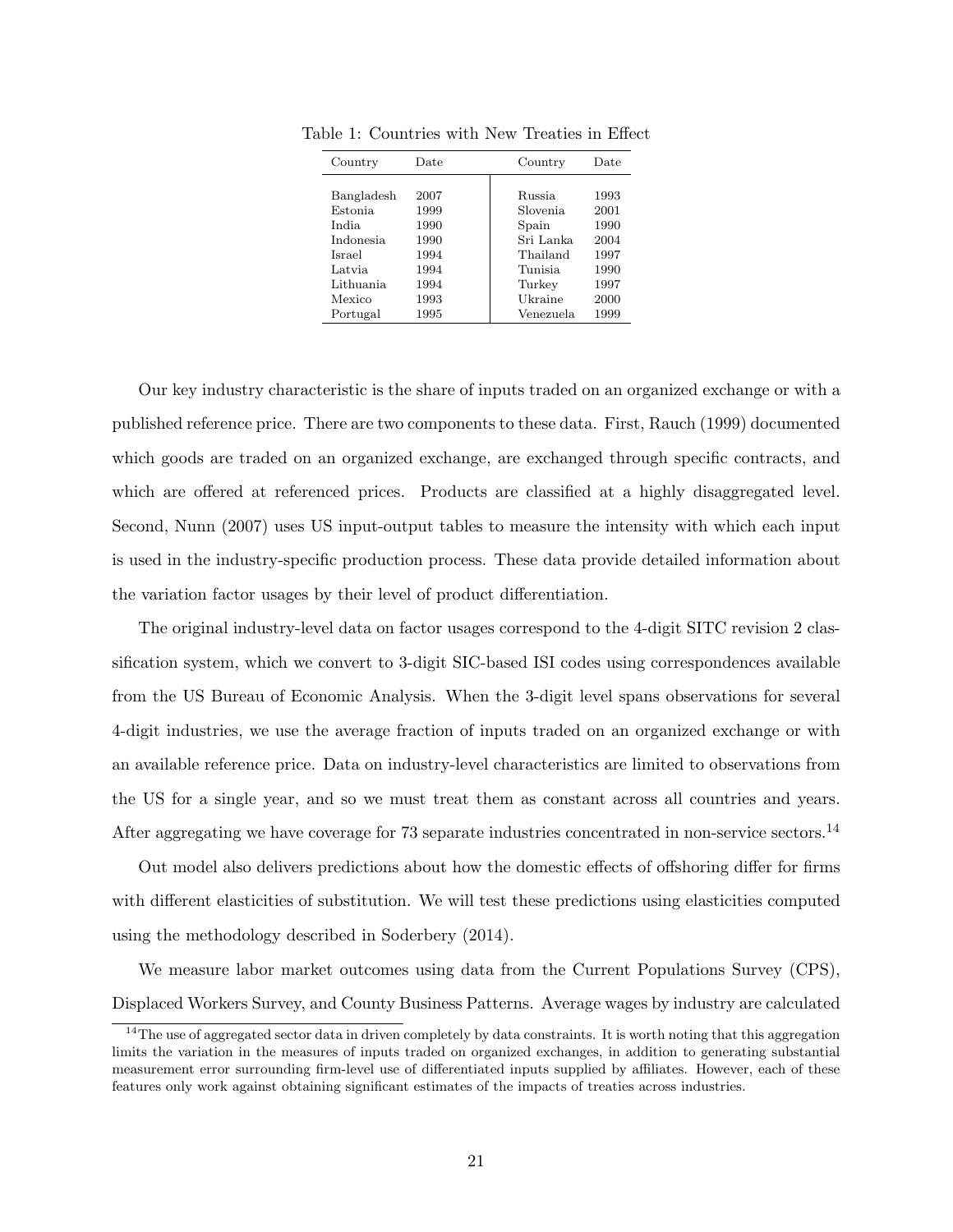by dividing total annual payroll by the number of employees.

Country-level data are compiled from several sources. Information regarding real GDP and trade barriers come from the Penn-World tables. National incomes are expressed in trillions of US dollars. Trade costs are measured using standard definitions of openness: 100 minus the trade share of total GDP. Skill differences across country-pairs are measured using estimates of average educational attainment by Barro and Lee (2010). Observations of educational attainment in each country are available every five years; we interpolate data for years between observations on a linear scale. Our country-level data contain observations for 137 countries.

We also control for other factors that may influence foreign affiliate sales. Data indicating whether the US has a bilateral investment treaty with the destination country are from the United Nations Conference on Trade and Development (UNCTAD). The incidence of free trade agreements across countries are available from the US Trade Representative. Annual exchange rate data are from the World Bank. Table 2 provides summary statistics for each variable used to estimate the impact of BTTs.

## **5 Results**

This section presents the results of the first stage estimation of the relationship between offshore employment activity and the implementation of new BTTs across countries, time, and industries, followed by our second stage estimates of the relationship between offshore employment and local employment outcomes.

#### **5.1 First Stage Results**

Our empirical strategy relies on the assumption that there is no meaningful difference in treated and non-treated countries prior to the signing of a BTT. Consistent with the evidence in BOS and the first-stage estimation strategy in (15), Figure 1 illustrates relative foreign affiliate activities in homogeneous versus differentiated sectors separately for countries that enter a new BTT with the US (solid line), and for countries that do not (dashed line), across the time horizon four years prior to - and four years after - the date treaties enter into force, which we denote *t*0.<sup>15</sup> We delineate

<sup>&</sup>lt;sup>15</sup>Several countries entered new treaties in years early in our sample, limiting the number of observations available for any dates five years prior to new treaties (i.e., *t*-5).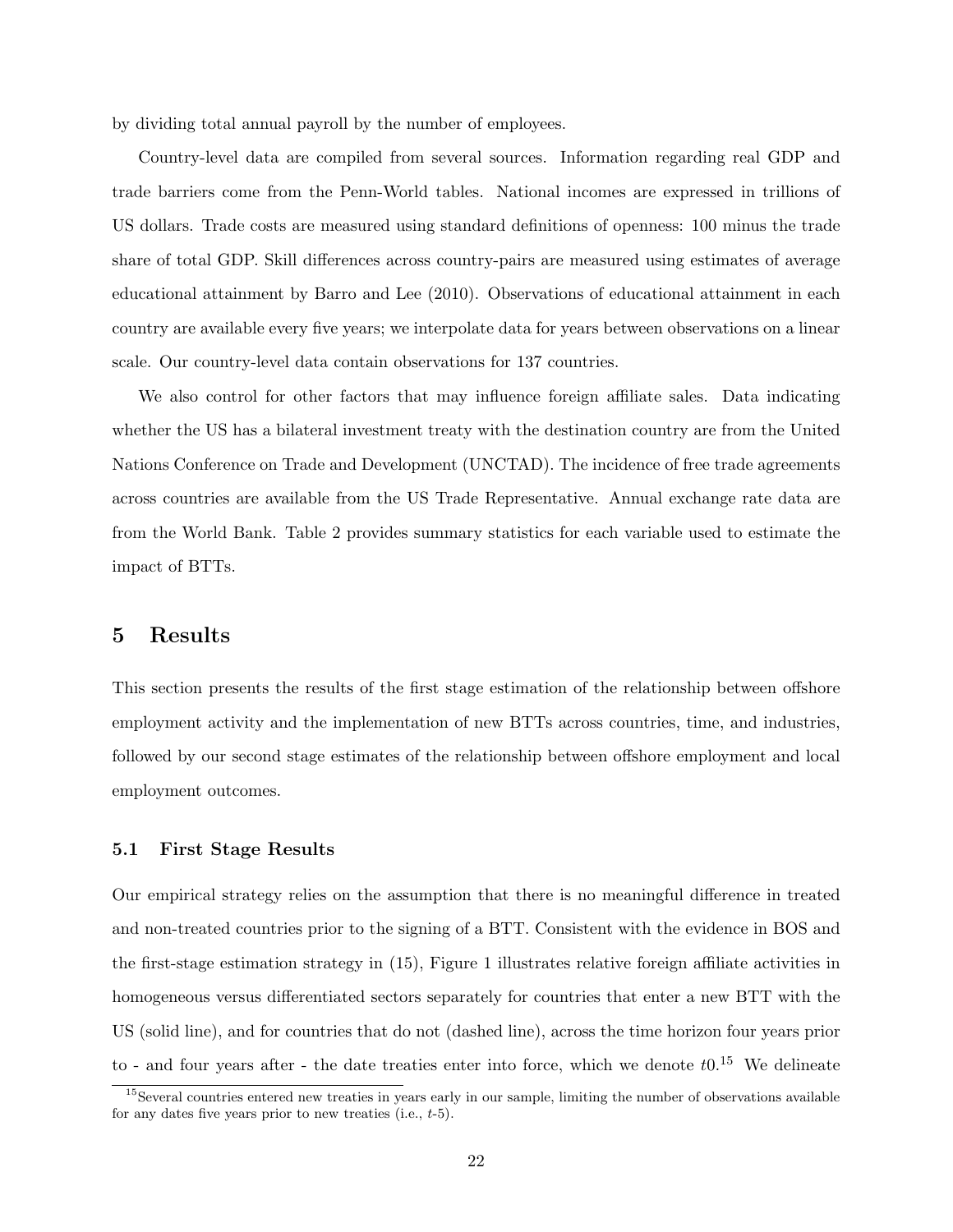

Figure 1: Relative Foreign Affiliate Activities Across Treaty Status and Time

homogeneous and differentiated sectors according to the median observation in the sample; note that for confidentiality reasons with regard to the BEA data, we cannot illustrate relative foreign affiliate activities across industries at more disaggregate levels.

There are two important features of Figure 1. First, for countries that enter new treaties, relative foreign affiliate activities in differentiated sectors do not increase until after the treaties become effective; i.e., until after the period *t*0. This fact assuages concerns about the presence of pre-existing trends in activity *across sectors* spuriously driving our regression results.<sup>16</sup> Secondly, relative foreign affiliate activities in countries that do not enter a new BTT are stable across the entire sample period, similar to the flat trend in countries with new treaties prior to their entry into force. This fact mitigates concerns about differential trends *across countries* leading to spurious estimates of the impact of BTTs.

Figure 2 presents an event study graph of the coefficients on BTTs for the three years prior to and after their signing. As is clear from the graph, there do not appear to be any pre-trends in the relationship between BTTs and FDI leading up to the signing of a new treaty. This is evidence that our first stage results on the relationship between BTTs and FDI are not spuriously picking up on an underlying relationship in the data that would have existed absent the treaties.

 $16$ We also note that the fact that the entirety of the literature on the effects of BTT has found no positive effect, which also suggests that there are no pre-trends in foreign affiliate activities that lead to spuriously positive estimated effects of BTTs.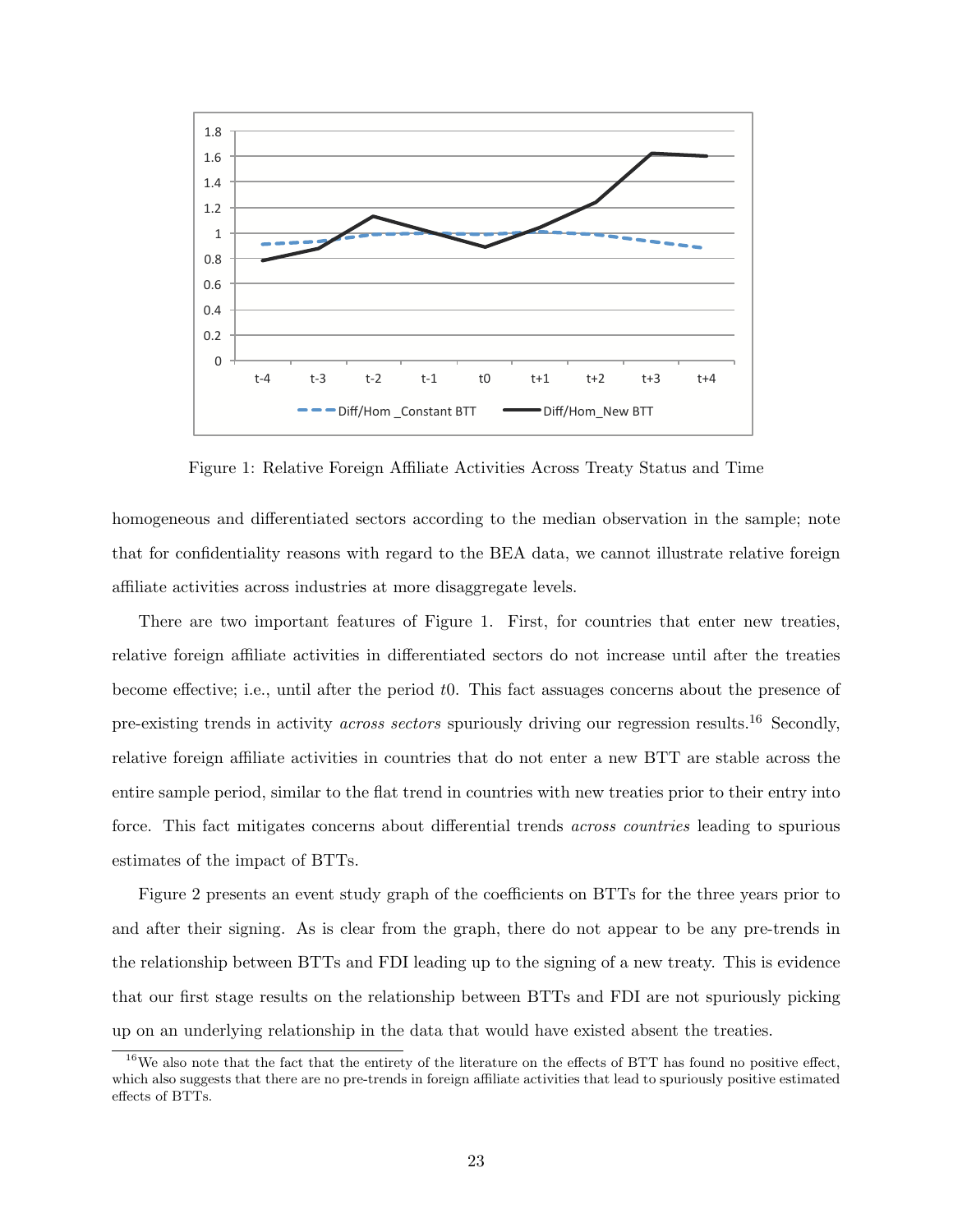

Figure 2: Event Study Regression Results

We next estimate the relationship between BTTs and offshoring using Equations (14), (15), and (16).

The theoretical results derived in Section (2) are based on a two-country model. However, most of the firms in our sample have multiple affiliates in different countries. We refer to affiliates of the same parent as "siblings." When the country in which an affiliate is located signs a treaty with the US, this may impact siblings in other countries, as well as the affiliate in the treaty country. Moreover, treaties between two siblings could also facilitate the shifting of production between affiliate countries for tax purposes. To address these concerns, our preferred empirical approach controls for the signing of new BTTs between the US and an affiliate's sibling countries (*sibling-parent btt*), as well as new treaties between the affiliate country and its sibling countries (*affiliate-sibling btt*).

Consistent with Blonigen, Oldenski, and Sly (2014), Table (2) shows that the average effect of BTTs on affiliate activity is not significant. However, this aggregate result masks important industry-level differences. Table (3) shows that these treaties have a positive and significant impact for firms in industries that use differentiated inputs more intensively. Intensive use of differentiated inputs (*High dif* ) is defined as having a share of differentiated inputs that is above that of the median industry. As demonstrated by Blonigen, Oldenski, and Sly (2014), the industry level difference in treaty effects stems from transfer pricing provisions that disproportionately benefit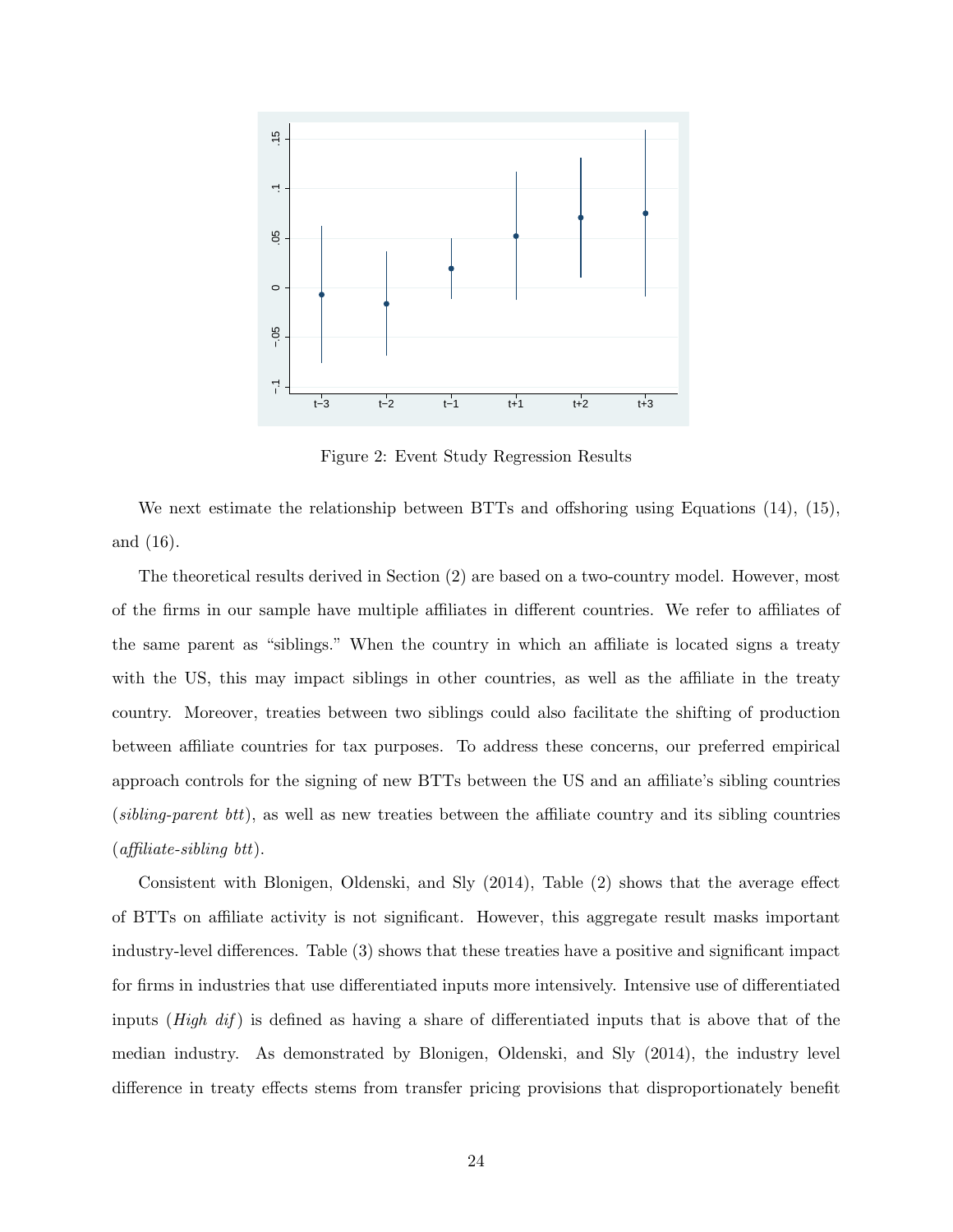| Model:                | $\mathbf{1}$ | $\overline{2}$ | 3           |
|-----------------------|--------------|----------------|-------------|
| Depvar:               | ln(emp)      | ln(emp)        | ln(emp)     |
| btt                   | 0.063        | 0.065          | 0.068       |
|                       | (0.041)      | (0.040)        | (0.045)     |
| sibling-parent btt    |              | $0.014***$     | $0.012**$   |
|                       |              | (0.005)        | (0.005)     |
| affiliate-sibling btt |              | $0.023**$      | $0.018**$   |
|                       |              | (0.010)        | (0.008)     |
| lsgdp                 |              |                | $3.374***$  |
|                       |              |                | (0.984)     |
| lgdfsq                |              |                | 0.073       |
|                       |              |                | (0.085)     |
| lskldf                |              |                | $-0.056***$ |
|                       |              |                | (0.019)     |
| ltcost                |              |                | $-0.012$    |
|                       |              |                | (0.008)     |
| bit                   |              |                | $-0.072$    |
|                       |              |                | (0.057)     |
| fta                   |              |                | $-0.057$    |
|                       |              |                | (0.046)     |
| exrate                |              |                | 0.000       |
|                       |              |                | (0.000)     |
| Affiliate FE          | <b>YES</b>   | <b>YES</b>     | <b>YES</b>  |
| Year FE               | <b>YES</b>   | <b>YES</b>     | <b>YES</b>  |
| N:                    | 98265        | 98265          | 96276       |
| $R-sq$                | 0.005        | 0.006          | 0.012       |

Table 2: The Relationship between BTTs and Offshoring.

*Notes:* \*,\*\* and \*\*\* indicate significance at the 10, 5 and 1 percent levels, respectively. Standard errors clustered by country are in parentheses.

firms in industries that use inputs for which an arm-length price is not easily observable.

We also estimate the impact of BTTs on foreign affiliate activity by industry. There is a tremendous amount of variation in both the sign and significance of the relationship between BTTs and offshoring across industries. However, these industry-level effects vary predictably with the complexity of inputs. Figure 3 plots the coefficients for each of the industry-BTT interactions against the share of differentiated inputs used in that industry. The upward slopping line shows that industries that use differentiated inputs more intensively are more likely to increase their FDI activities in response to a BTT.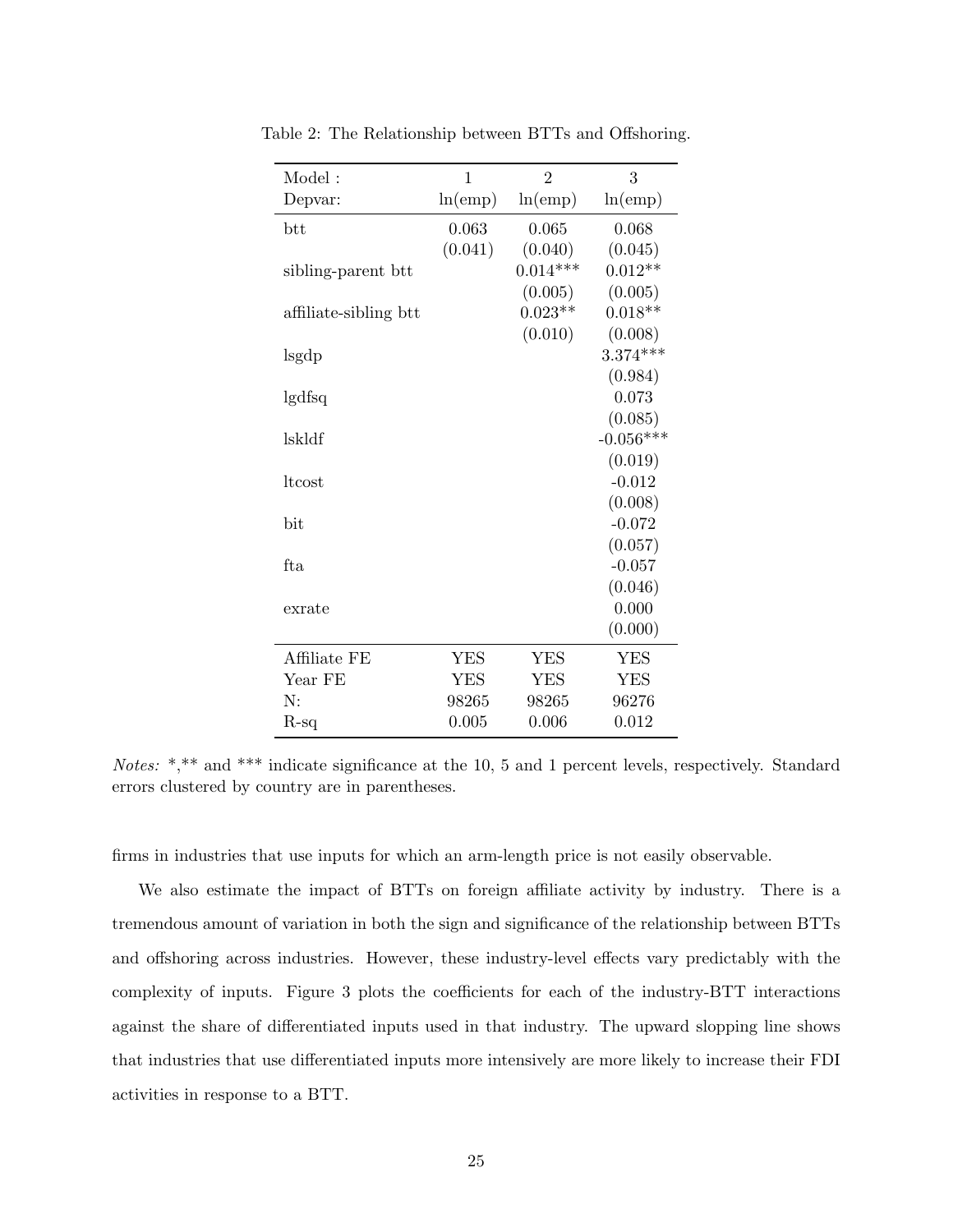|                       | $\mathbf{1}$ | $\overline{2}$ | 3          | $\overline{4}$ | $\overline{5}$ | 6           |
|-----------------------|--------------|----------------|------------|----------------|----------------|-------------|
| Sample:               | High dif     | Low dif        | High dif   | Low dif        | High dif       | Low dif     |
| Depvar:               | ln(emp)      | ln(emp)        | ln(emp)    | ln(emp)        | ln(emp)        | ln(emp)     |
| btt                   | $0.157***$   | $-0.029$       | $0.157***$ | $-0.022$       | $0.145***$     | $-0.006$    |
|                       | (0.043)      | (0.055)        | (0.044)    | (0.053)        | (0.047)        | (0.052)     |
| sibling-parent btt    |              |                | 0.011      | $0.018***$     | 0.010          | $0.015***$  |
|                       |              |                | (0.008)    | (0.005)        | (0.009)        | (0.004)     |
| affiliate-sibling btt |              |                | 0.020      | $0.023**$      | 0.012          | $0.020**$   |
|                       |              |                | (0.016)    | (0.011)        | (0.013)        | (0.010)     |
| lsgdp                 |              |                |            |                | $3.939***$     | $2.617**$   |
|                       |              |                |            |                | (0.922)        | (1.374)     |
| lgdfsq                |              |                |            |                | 0.113          | 0.023       |
|                       |              |                |            |                | (0.082)        | (0.118)     |
| lskldf                |              |                |            |                | $-0.076**$     | $-0.031$    |
|                       |              |                |            |                | (0.029)        | (0.025)     |
| ltcost                |              |                |            |                | $-0.020*$      | $-0.003$    |
|                       |              |                |            |                | (0.011)        | (0.010)     |
| bit                   |              |                |            |                | $-0.080$       | $-0.072$    |
|                       |              |                |            |                | (0.121)        | (0.045)     |
| fta                   |              |                |            |                | $-0.016$       | $-0.098***$ |
|                       |              |                |            |                | (0.058)        | (0.036)     |
| exrate                |              |                |            |                | 0.000          | 0.000       |
|                       |              |                |            |                | (0.000)        | (0.000)     |
| Affiliate FE          | <b>YES</b>   | <b>YES</b>     | <b>YES</b> | <b>YES</b>     | <b>YES</b>     | <b>YES</b>  |
| Year FE               | <b>YES</b>   | <b>YES</b>     | <b>YES</b> | <b>YES</b>     | <b>YES</b>     | <b>YES</b>  |
| N:                    | 52041        | 46224          | 52041      | 46224          | 51103          | 45173       |
| $R-sq$                | 0.008        | 0.005          | 0.008      | 0.007          | 0.015          | 0.010       |

Table 3: The Relationship between BTTs and Offshoring by Differentiated Input Intensity.

*Notes:* \*,\*\* and \*\*\* indicate significance at the 10, 5 and 1 percent levels, respectively. Standard errors clustered by country are in parentheses.

#### **5.2 The Impact of Offshoring on Firm-Level Employment and Wages**

We now turn to the second stage results using the estimated offshoring from Section 5.1 as instruments. We begin by considering the impact of offshoring by a US firm on the domestic employment and wages of that same firm in the US. Subsequent sections will look at US labor markets more broadly.

Table (4) shows the second stage results using the estimated offshoring from the specification described in Equation (16) and presenting in Columns 5 and 6 of Table (3). These results consider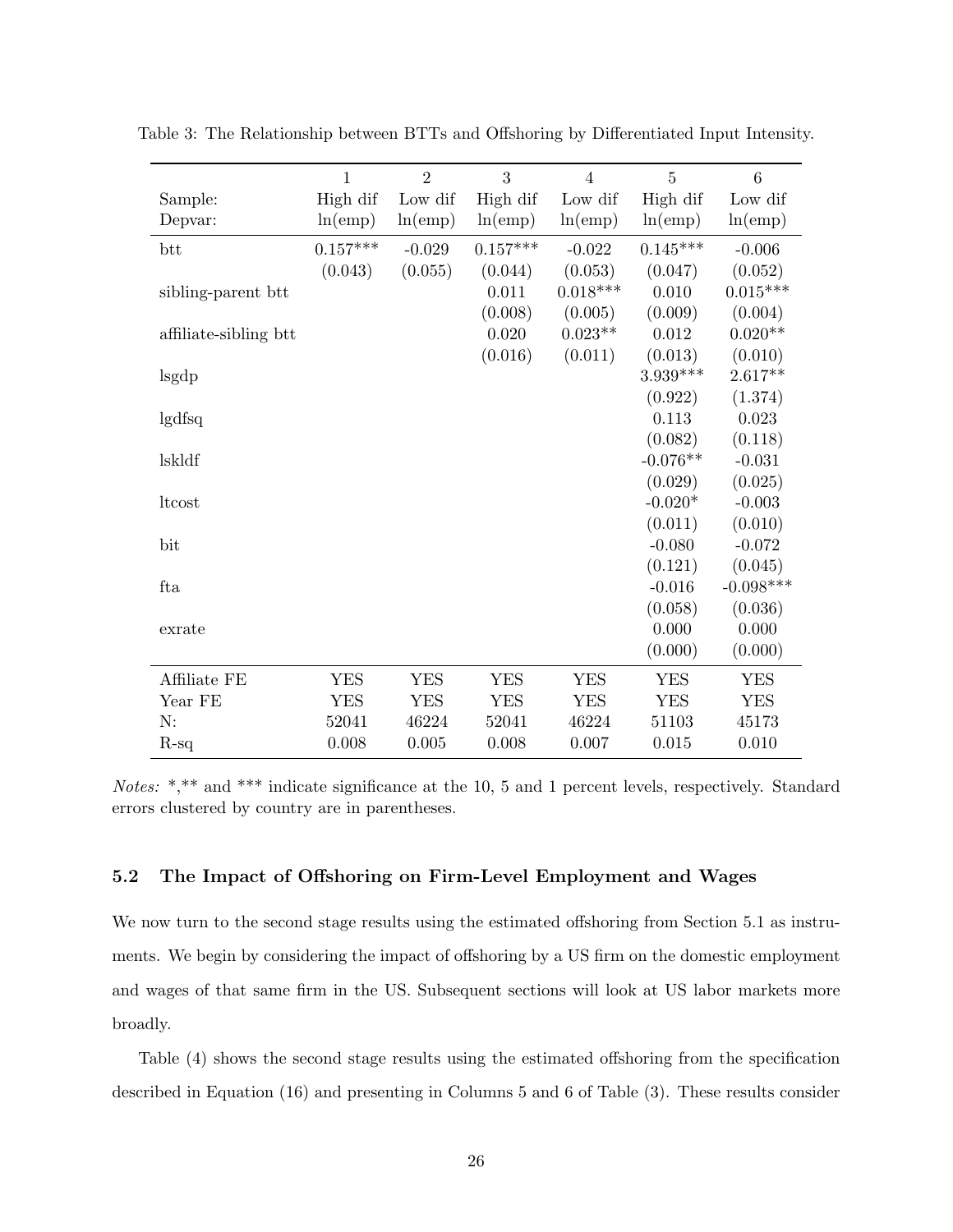

Figure 3: Coefficients on BTT interactions by fraction of differentiated inputs.

the impact of an exogenous increase in offshoring by a US firm on the domestic US employment and wages of that same firm. The positive coefficient on  $ln(offshoring)$  in Column 1 suggests that an increase in employment at foreign affiliates induced by new BTTs is associated with an increase in employment at the firms US locations. This result is consistent with the theoretical framework presented in Section 2.

However, the employment effects may not just take place between the multinational parents and their affiliates in the country with which the BTT was signed. Most of the firms in our sample have affiliates in more than one country. It is also possible that BTTs may induce shifts across affiliates of the same parent that are located in different countries. For this reason, we also control for employment at other affiliates of the same firm and report these results in column 2 of Table 4. The positive relationship between offshoring and domestic employment still holds.

Note that the offshoring measure used in these regressions is at the affiliate level, but the outcome variable is parent-level employment, where each parent may have multiple affiliates. The interpretation is as follows: A one percent increase in employment at a single affiliate of a given US parent results in a 0.2 percent increase in employment at that US parent. However, this is not the total effect of all offshoring by a given firm, as the average firm in our sample has affiliates in multiple countries.

Table (5) aggregates the predicted values of affiliate employment over all affiliates of the same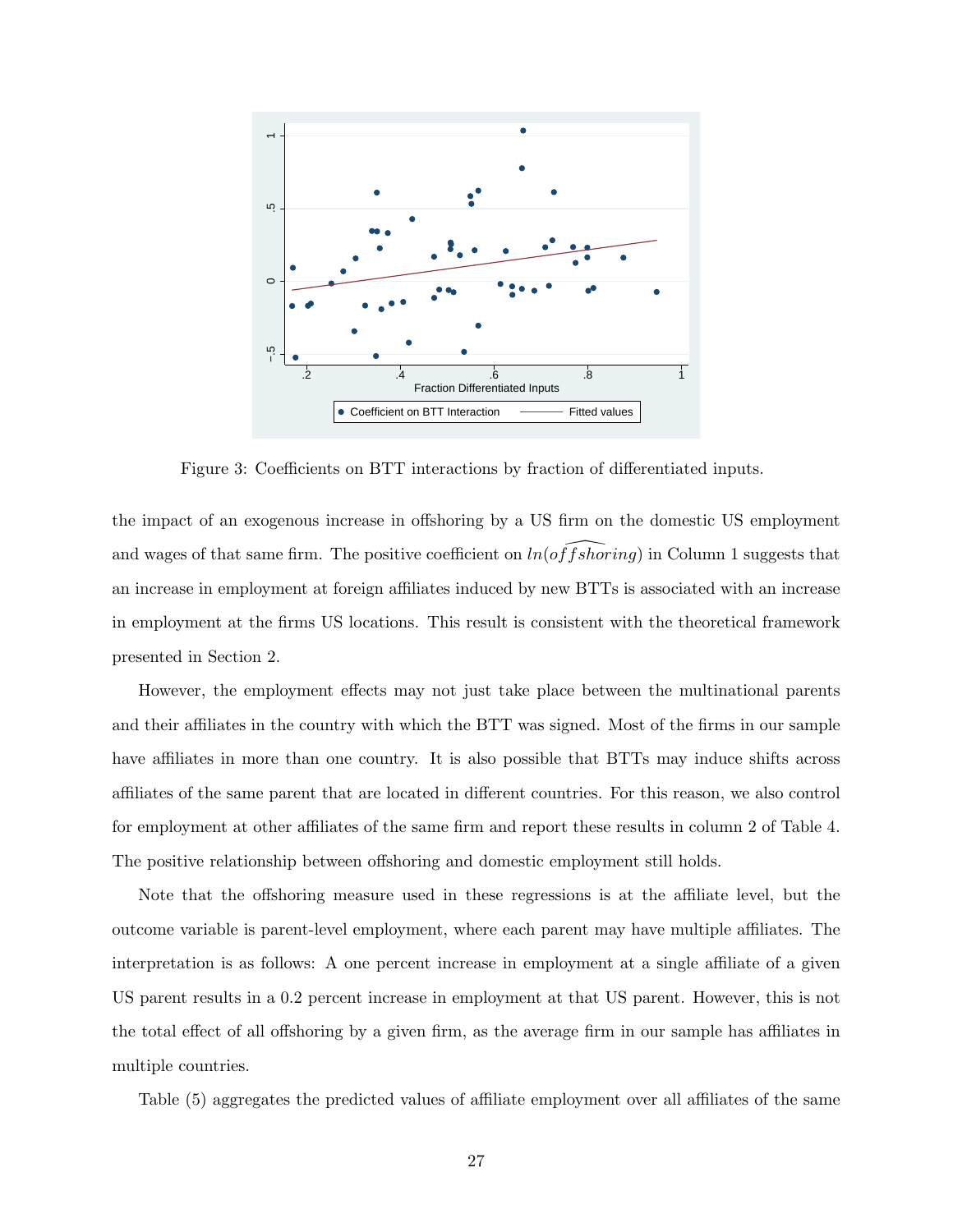| Model:                | 1                | $\overline{2}$ |
|-----------------------|------------------|----------------|
| Depvar:               | $ln(par$ emp $)$ | $ln(par$ emp)  |
| ln(offshoring)        | $0.156***$       | $0.194***$     |
|                       | (0.044)          | (0.046)        |
| $ln(sibling$ emp ind) |                  | $0.106***$     |
|                       |                  | (0.002)        |
| lsgdp                 | $-2.266***$      | $-2.316***$    |
|                       | (0.272)          | (0.277)        |
| lgdfsq                | $-0.110***$      | $-0.126***$    |
|                       | (0.024)          | (0.024)        |
| lskldf                | 0.008            | 0.006          |
|                       | (0.007)          | (0.007)        |
| ltcost                | $-0.002$         | 0.0004         |
|                       | (0.002)          | (0.002)        |
| bit                   | $-0.019$         | 0.004          |
|                       | (0.018)          | (0.018)        |
| fta.                  | $-0.002$         | 0.011          |
|                       | (0.007)          | (0.008)        |
| exrate                | $-0.00001$       | $-0.00001$     |
|                       | (0.00001)        | (0.00001)      |
| Affiliate FE          | YES              | YES            |
| Year FE               | <b>YES</b>       | <b>YES</b>     |
| N:                    | 97010            | 82284          |
| R-sq                  | 0.023            | 0.058          |

Table 4: Second Stage: Affiliate Level

*Notes:* \*,\*\* and \*\*\* indicate significance at the 10, 5 and 1 percent levels, respectively. Standard errors clustered by country are in parentheses.

US parent firm. As with the affiliate-level results, the net effect on employment at the parent firm is positive. This is consistent with the intensive margin predictions described in Section 2.

The model presented in Section 2 predicts specific patterns of heterogeneity in the effects of offshore employment, in which the magnatude of the productivity effect depends on the elasticity of substitution,  $\sigma$ . Intuitively, when different varieties within an industry are highly substitutable, the additional rents generated by a fall in offshoring costs and the resulting increases in hiring at the foreign affiliate are relatively smaller. Hence, the parent company of an MNE in North responds to greater offshoring activity with a relatively smaller increase in hiring within industries that exhibit higher elasticities of substitution. Within industries with higher values of  $\sigma_i$  the estimated effect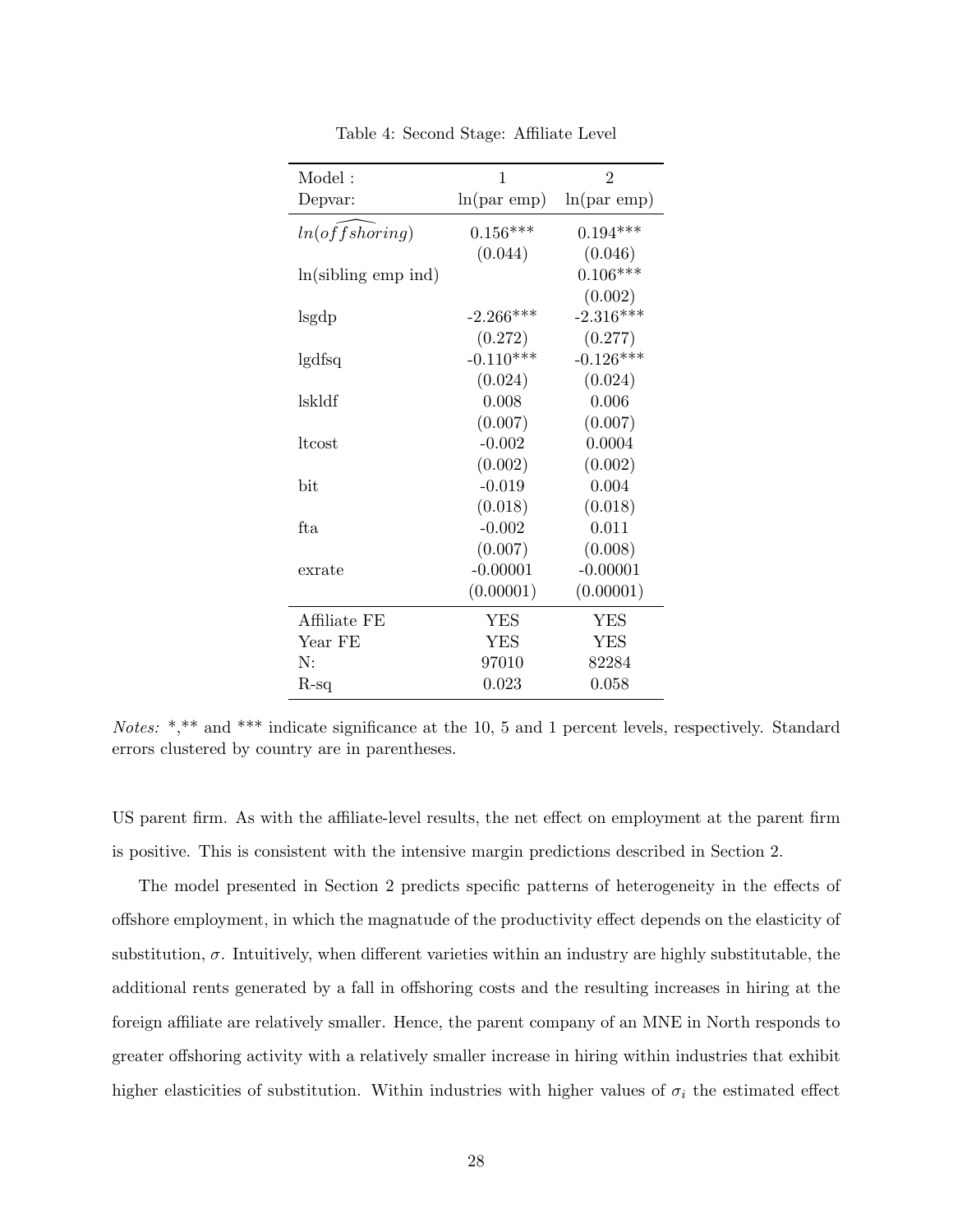| Model<br>Sample<br>Depvar: | All<br>ln(par emp)    | 2<br>$\sigma$ Blw Med<br>ln(par emp) | 3<br>$\sigma$ Aby Med<br>ln(par emp) | 4<br>New Aff Post-BTT<br>ln(par emp) |
|----------------------------|-----------------------|--------------------------------------|--------------------------------------|--------------------------------------|
| $ln \sum (offshoring)$     | $0.134***$<br>(0.006) | $0.156***$<br>(0.009)                | $0.112***$<br>(0.009)                | $0.092***$<br>(0.014)                |
| Parent FE                  | YES                   | YES                                  | YES                                  | YES                                  |
| Year FE                    | YES                   | <b>YES</b>                           | <b>YES</b>                           | <b>YES</b>                           |
| N:                         | 22976                 | 10028                                | 9785                                 | 3901                                 |
| $R-sq$                     | 0.022                 | 0.025                                | 0.024                                | 0.006                                |

Table 5: Second Stage: Parent Level

*Notes:* \*,\*\* and \*\*\* indicate significance at the 10, 5 and 1 percent levels, respectively. Robust standard errors are in parentheses.

of increases of offshoring on local hiring should be relatively smaller. Columns 2 and 3 of Table 5 present results consistent with those predictions.

As shown in Section 2, in addition to the positive productivity effects of offshoring, there may also be negative substitution effects. Some multinational firms may decide to alter their global organizational structure in response to the lower cost of offshoring. As a result, they may substitute foreign employment within an offshore affiliate for workers that previously manufactured components in the US.

Consider a firm that initially sources the manufacture of components from suppliers in the North or internally using workers in the North. Within these firms that switch to using an offshore affiliate, the increase of hiring within the offshore affiliate is a direct substitute for local employment. Next, consider a firm that initially sources the manufacture of components from an independent supplier in the South. Within these firms that switch to using an offshore affiliate after offshoring costs fall, there is no substitution of foreign labor for local employment, only a substitution of foreign labor outside the boundaries of the MNE for workers within the affiliate. Thus, we expect that among the set of MNEs that open a new affiliate when offshoring costs fall, the gains in within-firm employment are smaller (or no greater) than for the set of existing MNEs. Unfortunately, we do not observe if a new offshore affiliate is performing activities that previously took place where the parent resides, in the country of the affiliate but outside the boundaries of the firm, or in a different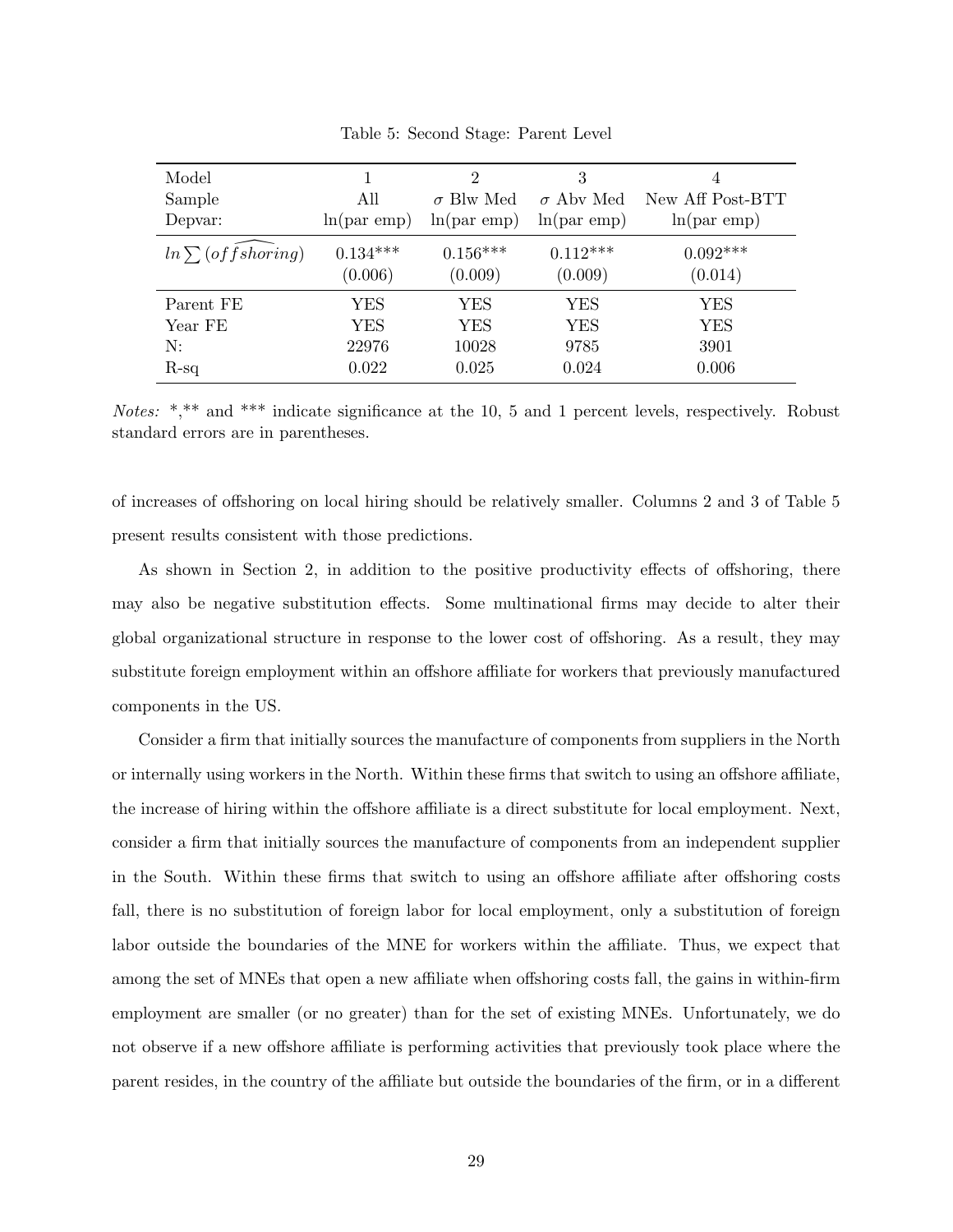country entirely. As a result, the strongest prediction that we can make using our sample is the to compare the relative changes in employment within existing MNEs and within those that open new affiliates. To do this, we restrict our sample to include only firms that opened a new affiliate in a BTT country. These results are presented in column 4 of table 5. As predicted, the coefficient on  $ln \sum (offshoring)$  for this set of firms is smaller than for the full sample.

#### **5.3 Aggregate Industry Level Effects of Offshoring on Employment and Wages**

The results presented in Section 5.2 only consider the impact of offshoring on employment and wages of the firm doing the offshoring. However, the model presented in Section 2 shows that a fall in offshoring costs can also impact firms that had previously bee purely domestic firms but then became MNEs due to the fall in the cost of offshoring. Thus we would expect the labor market effects of offshoring to extend beyond the MNEs themselves. In this section we use CPS data on employment and wages by industry to estimate the relationship between offshoring and labor market outcomes of workers beyond just those employed by MNEs.

Table (6) shows the relationship between offshoring and wages at the industry level. Column 1 presents the results of an OLS regression that does not use the BTT instrument described in Section 3. Columns 2 follows the two-sample-IV strategy.<sup>17</sup>

Both the OLS and 2SLS specifications show a positive and significant relationship between offshoring and US domestic employment and wages. However, comparing Columns 1 and 2 shows that the magnitude of the effect is much smaller when the BTT instrument is used to correct for endogeneity. This points to the importance of using a valid instrument when estimating the impacts of offshoring on US workers. There is a great deal of endogeneity between offshoring and domestic labor market outcomes, which implies that OLS estimates will vastly overstate the positive effects of offshoring. Note also that the magnitude of the relationship between offshoring and domestic US employment is much smaller at the industry level than at the firm level. That is because the industry level results capture the substitution effects as well as the productivity effects.

<sup>&</sup>lt;sup>17</sup>Because this is a two-sample least squares framework, future versions of this paper will present bootstrapped standard errors.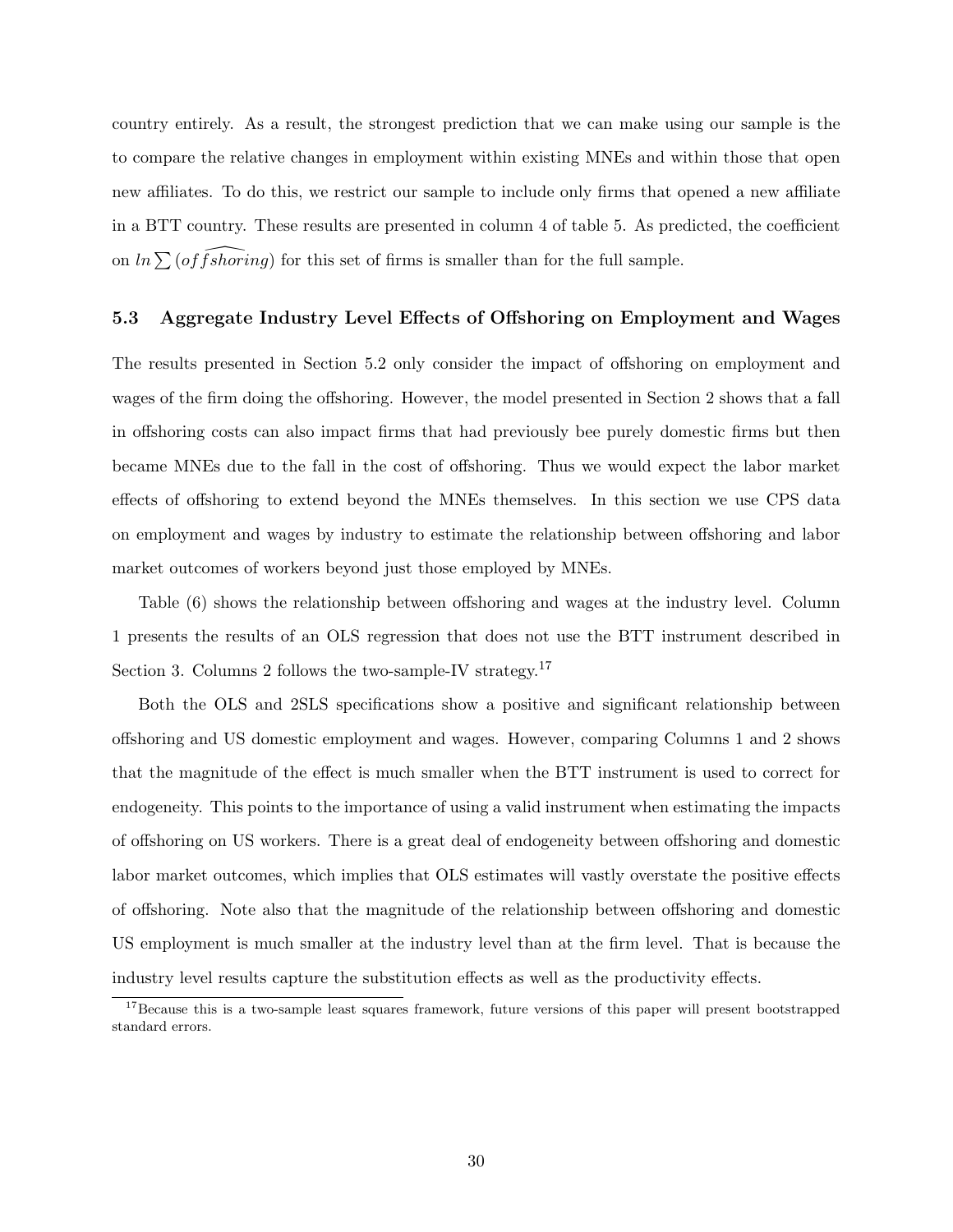|                        | 1                | $\overline{2}$   | 3             |
|------------------------|------------------|------------------|---------------|
| Specification:         | <b>OLS</b>       | 2SLS             | 2SLS          |
| Depvar:                | ln(industry emp) | ln(industry emp) | $ln(msa$ emp) |
| $ln($ offshoring $)$   | $0.530***$       |                  |               |
|                        | (0.031)          |                  |               |
| $ln \sum (offshoring)$ |                  | $0.027**$        | $0.050***$    |
|                        |                  | (0.013)          | (.010)        |
| Industry FE            | YES              | YES              |               |
| MSA FE                 |                  |                  | YES           |
| Year FE                | <b>YES</b>       | <b>YES</b>       | YES           |
| N:                     | 2527             | 2527             | 6384          |
| $R$ -sq                | 0.264            | 0.349            | 0.724         |

Table 6: Second Stage: Industry and MSA Level

*Notes:* \*,\*\* and \*\*\* indicate significance at the 10, 5 and 1 percent levels, respectively. Robust standard errors are in parentheses.

#### **5.4 Geographic Variation in the Effects of Offshoring on Employment and wages**

We are also interested in estimating how offshoring impacts different local labor markets within the US. Geographic locations within the US differ in their concentrations of industry-level activity and employment across sectors. This variation allows us to measure the different impacts that offshoring has on local labor markets within the US. Using each local market's initial industry mix of employment, we construct a geographic measure of exposure to offshoring based on our first stage results. The second stage of this approach estimates the impact on employment and wages in different regions within the US.

Column 3 of Table 6 shows the preliminary MSA-level results. As with the aggregate industrylevel results, the relationship between offshoring and employment is positive. Future versions of this paper will more rigorously examine the factors that determine whether a given industry or MSA is likely to see positive or negative labor market effects from offshoring.

### **6 Conclusions**

Identifying the effects of offshoring on employment and wages is complicated by a number of issues, including the endogeneity of offshoring decisions and differences between offshoring within and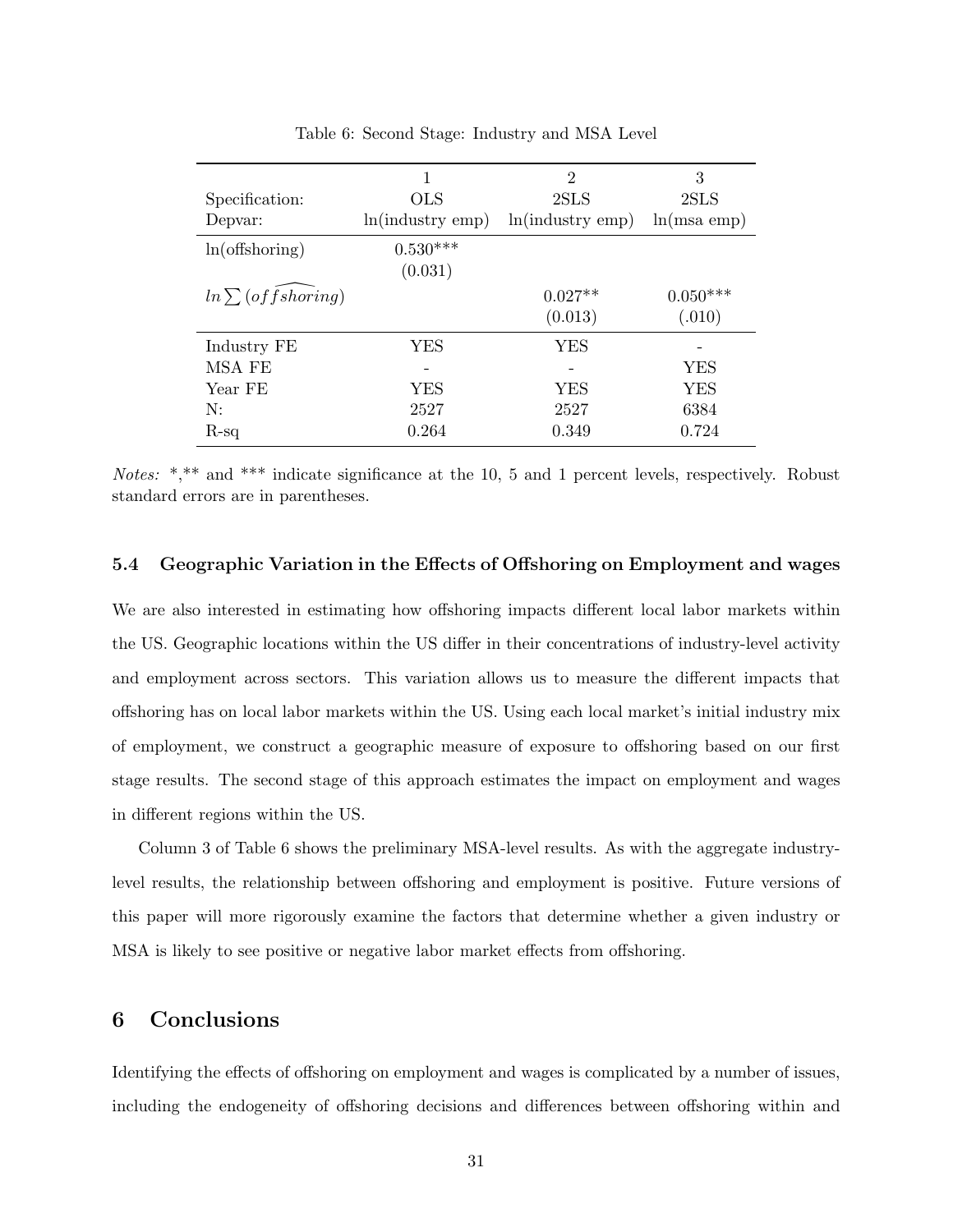across firm boundaries. We present a theoretical model of endogenous global sourcing by MNEs that allows us to separately identify the within and across firm effects. This model leads us to a new instrumental variable that varies across industries, countries, firm organization structures, and time in a way that is consistent with our model. Our results show that offshoring has a positive aggregate impact on US labor markets, but the impact is much greater within versus across firms.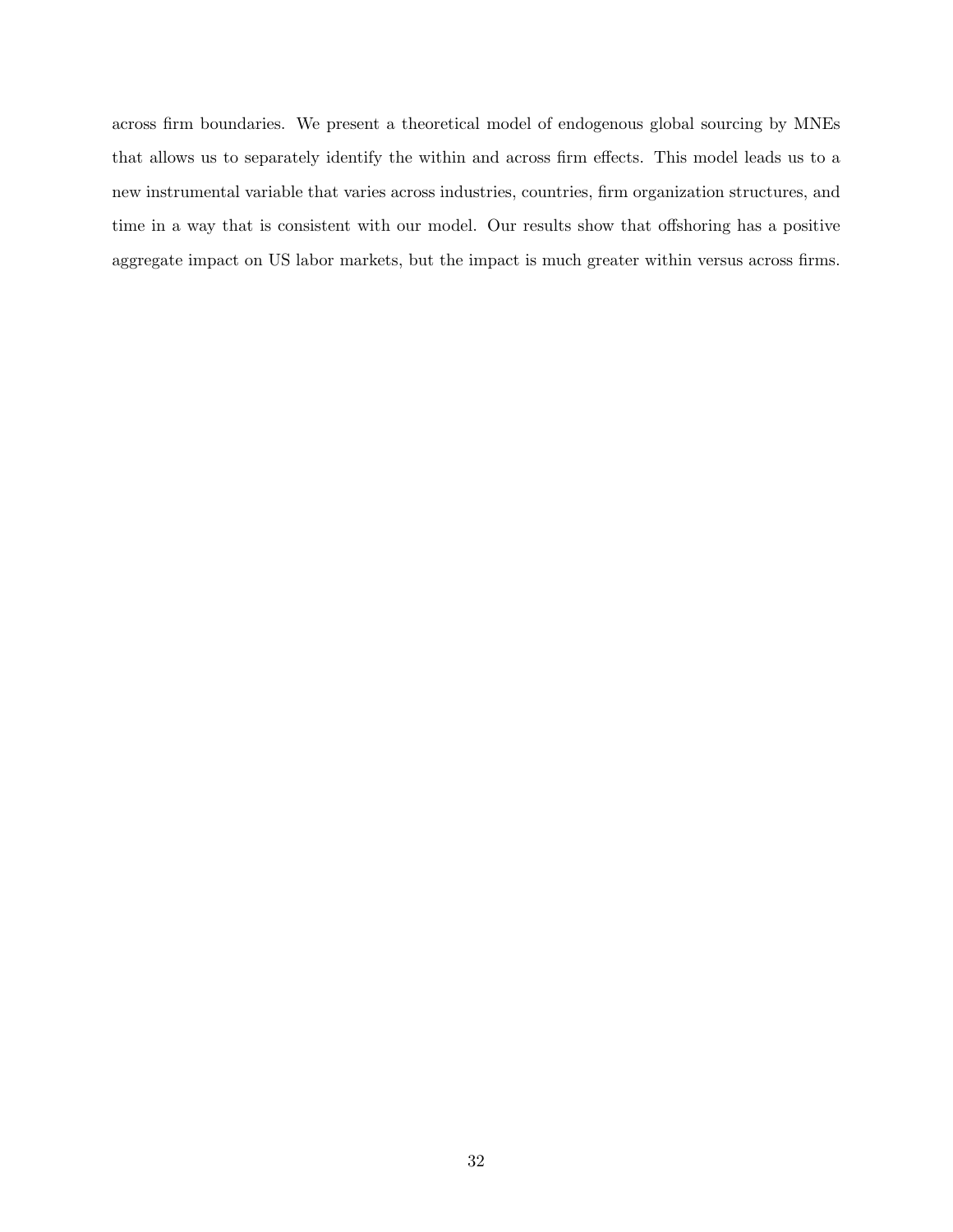## **Appendix**

Section 2.3 describes the optimal hiring decisions of parent companies and their affiliates. He we provided the details of the solution to the parent company's problem problem in (5). The first order condition for optimal hiring decisions  $s(\cdot)$  at parent firm h that sources inputs from its affiliate in the south is given by

$$
\left[\frac{s(h)}{\eta_i}\right]^{\alpha(1-\eta_i)} = w^N \left[\delta^{\alpha_i} + \beta(1-\delta^{\alpha_i})\right]^{-1} (\alpha_i)^{-1} \theta_h^{-\alpha_i} X^{\alpha_i-\mu} \left[\frac{m(h)}{1-\eta_i}\right]^{1-\alpha_i \eta_i}
$$

*.*

Note that the term  $w^N [\delta^{\alpha_i} \beta (1 - \delta^{\alpha_i})]^{-1} (\alpha_i)^{-1} \theta_h^{-\alpha_i} X^{\alpha_i - \mu}$  is only a function of firm, industry and country characteristics. Thus we can denote this group of parameters as  $\overline{\Psi}_{hid}$ . In the text we log-linearize this solution and use the notation  $\psi_{hid} = \ln \overline{\Psi}_{dhi}$  to denote the firm  $\times$  industry  $\times$ country effect that influences the level of parent hiring.

Now, substituting optimal hiring decisions by the affiliate *m*(*h*) from equation (8) yields

$$
s^*(h) = \left[ \overline{\Psi}_{dhi}(1-\eta_i)^{\frac{\alpha_i(1-\eta_i)}{\alpha_i\eta_i-1}} \Psi^{\frac{\alpha_i(\eta_i-1)}{\alpha_i\eta_i-1}} \eta^{\frac{\alpha_i(\eta_i-1)}{\alpha_i\eta_i-1}} \overline{\chi}_{i}^{\frac{\alpha_i\eta_i}{\alpha_i\eta_i-1}} \overline{\chi}_{i}^{\frac{\alpha_i(\eta_i-1)}{(\alpha_i\eta_i-1)(\alpha_i(1-\eta_i)-1)}} \right]^{\frac{\alpha_i(1-\eta_i)-1}{\alpha_i-1}} (A.1)
$$

which can be simplified to  $s^*(h) = \overline{\sigma}_{dh} \tau_i^{\xi_1}$ .

It is then straightforward to solve for optimal hiring decisions by the affiliate by substituting the parent's choice  $s(h)^* = \overline{\sigma}_{dhi} \tau_i^{\xi_1}$ . We obtain

$$
m^*(h) = \Psi_{dhi} \eta^{\frac{\alpha \eta_i}{\alpha_i (1 - \eta_i) - 1}} \left[ \overline{\sigma}_{dhi} \ \tau_i^{\xi_1} \right]^{\frac{-\alpha \eta_i}{\alpha_i (1 - \eta_i) - 1}} \tau_i^{\frac{1}{\alpha_i (1 - \eta_i) - 1}} \tag{A.2}
$$

which can then be simplified to  $m^*(h) = \sigma_{dhi} \tau_i^{\xi_2}$ .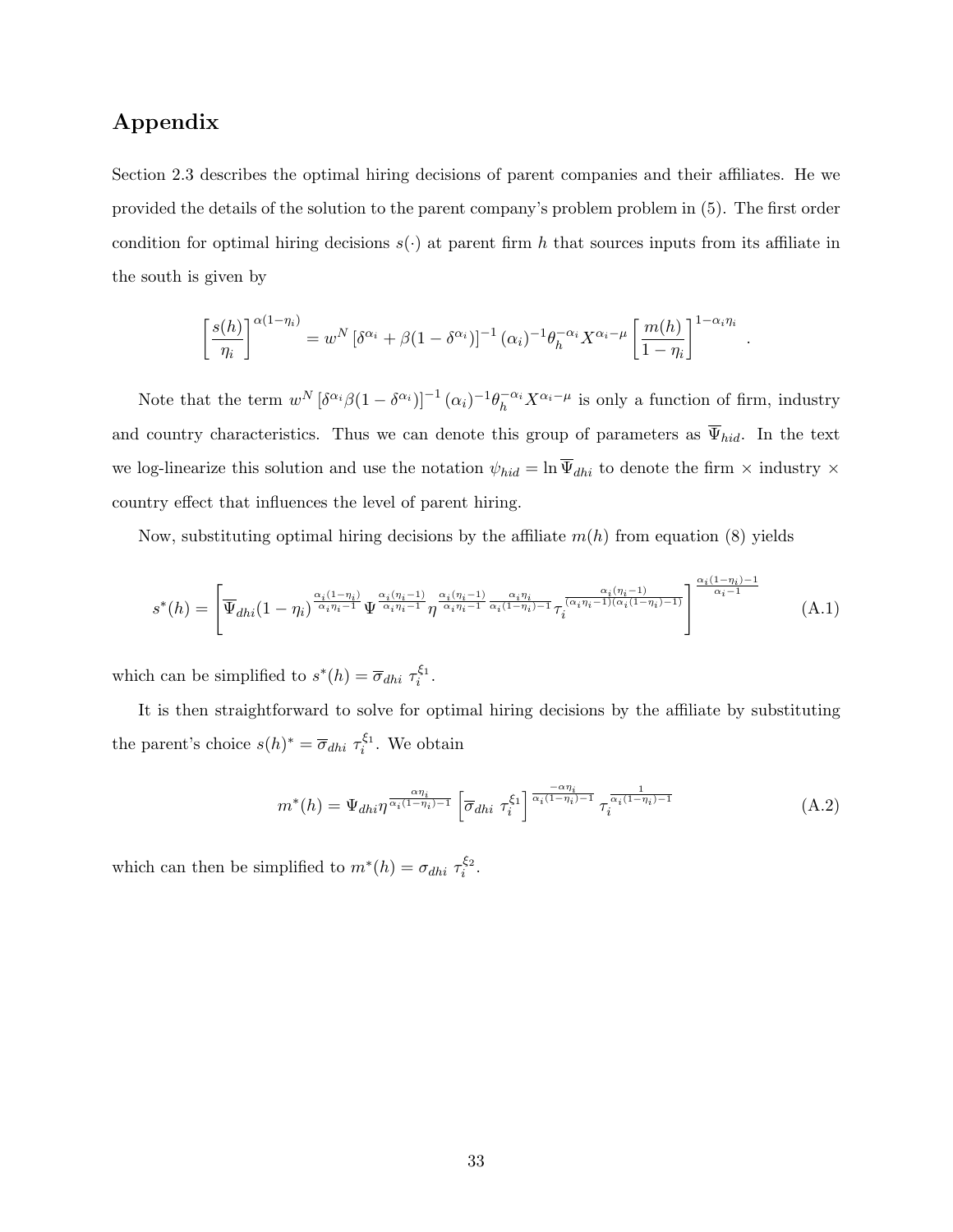## **References**

- Antras, Pol. 2003. "Firms, Contracts, and Trade Structure." *Quarterly Journal of Economics* 118 (4): 13751418.
- Antras, Pol, and Elhanan Helpman. 2004. "Global Sourcing." *Journal of Political Economy* 112 (3): 552–580.
- Autor, David, David Dorn, and Gordon Hanson. 2013. "The China Syndrome: Local Labor Market Effects of Import Competition in the United States." *American Economic Review* 103 (6): 2121–2168.
- Barro, Robert J., and Jong-Wha Lee. 2010. "A new data set of educational attainment in the world, 1950-2010." NBER working paper 15902.
- Bertrand, Marianne, Esther Duflo, and Sendhil Mullainathan. 2004. "How Much Should We Trust Differences-In-Differences Estimates?" *The Quarterly Journal of Economics* 119 (1): 249–275.
- Blonigen, Bruce A., Lindsay Oldenski, and Nicholas Sly. 2014. "The Differential Effects of Bilateral Tax Treaties." *American Economic Journal: Economic Policy* 6 (2): 1–18.
- Costinot, Arnaud, Lindsay Oldenski, and James Rauch. 2011. "Adaptation and the Boundary of Multinational Firms." *Review of Economics and Statistics* 93 (1): 298–308.
- Davies, Ronald B. 2003. "Tax treaties, renegotiations, and foreign direct investment." *Economic Analysis and Policy*.
- Desai, Mihir A., C. Fritz Foley, and James R. Hines. 2009. "Domestic Effects of the Foreign Activities of US Multinationals." *American Economic Journal: Economic Policy* 1 (1): 181– 203.
- Ebenstein, Avraham, Ann Harrison, Margaret McMillan, and Shannon Phillips. 2013. "Estimating the Impact of Trade and Offshoring on American Workers Using the Current Population Surveys." *The Review of Economics and Statistics* xx (x): xx–xx.
- Grossman, Gene, and Esteban Rossi-Hansberg. 2008. "Trading Tasks: A Simple Theory of Offshoring." *American Economic Review* 98 (5): 1978–1997.
- Hummels, David, Rasmus Jorgensen, Jakob Roland Munch, and Chong Xiang. 2013. "The wage